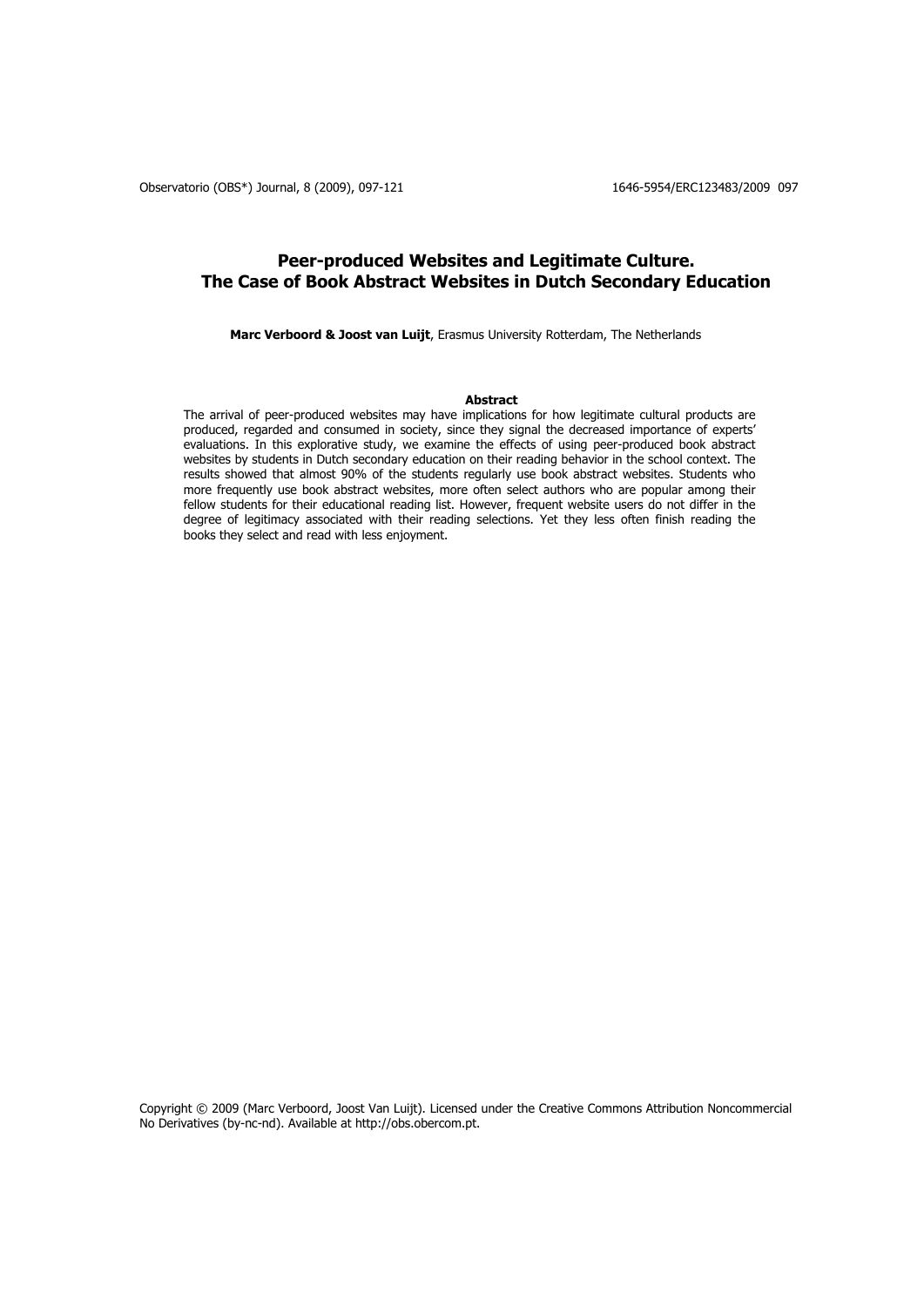#### **Introduction**

In just a few years time, the rise of digital media has led to highly differentiated media consumption patterns among older and younger generational groups (Norris, 2001; Van Eijck & Van Rees, 2002). Usage of ICT has been associated mostly with the young generation that has rapidly acquired the access, skills and motivations needed for learning to use a completely new medium, contrary to older generations (De Haan, 2003; Van Dijk, 2006). At the same time, using print media continued to hold a significant share of this latter group's media repertoire, while it lost in popularity among the young (Knulst & Van den Broek, 2003; National Endowment of the Arts, 2004). Youngsters reading less newspapers and less literary books has given rise to concern about whether their development into wellinformed and well-cultured civilians – by means of consuming 'hard' news and 'high' culture, respectively – is not at risk (Mindich, 2005; Lauf, 2001; National Endowment of the Arts, 2004). While many see opportunities for the internet to offer alternative ways of informing or cultivating oneself (eg. Tapscott & Williams, 2006; Jenkins, 2006; Anderson, 2006), some have claimed instead that the rise of the internet is a threat to traditionally highly valued cultural products and ideas (eg. Keen, 2007; Sunstein, 2001).

In more general terms, such potential consequences of shifts in media orientation address the issue of how knowledge and cultural value are legitimated in the digital age, and how legitimate culture is being used. Internet has increased the amount of information available on almost domain thinkable, while at the same time downplaying the importance of traditional legitimizing actors or institutions in evaluating information. In the print-dominated era newspaper editors, cultural critics, university professors and other experts functioned as gatekeepers by supplying qualifications that enhanced a socially accepted hierarchy. The internet introduced 'peer-production' which increased non-professional involvement in media production and distribution, leading to new systems of knowledge production (eg. Wikipedia) and cultural evaluation (eg. Amazon) (Benkler, 2006; David & Pinch, 2006; Pascu et al., 2007).

In this article, we study the case of peer-production in the domain of Dutch secondary education. More specifically, we examine how the usage of book abstract websites, containing abstract of fiction books written by students for other students, affects the choices students make in book reading behavior for school purposes. The examined students are all between 15 and 17 years old. Since reading choices are examined in terms of both the value they represent in traditional cultural hierarchies, as well as the way students show engagement with these products, we thus gain insight in students' behaviors towards legitimated culture.

We address three research questions: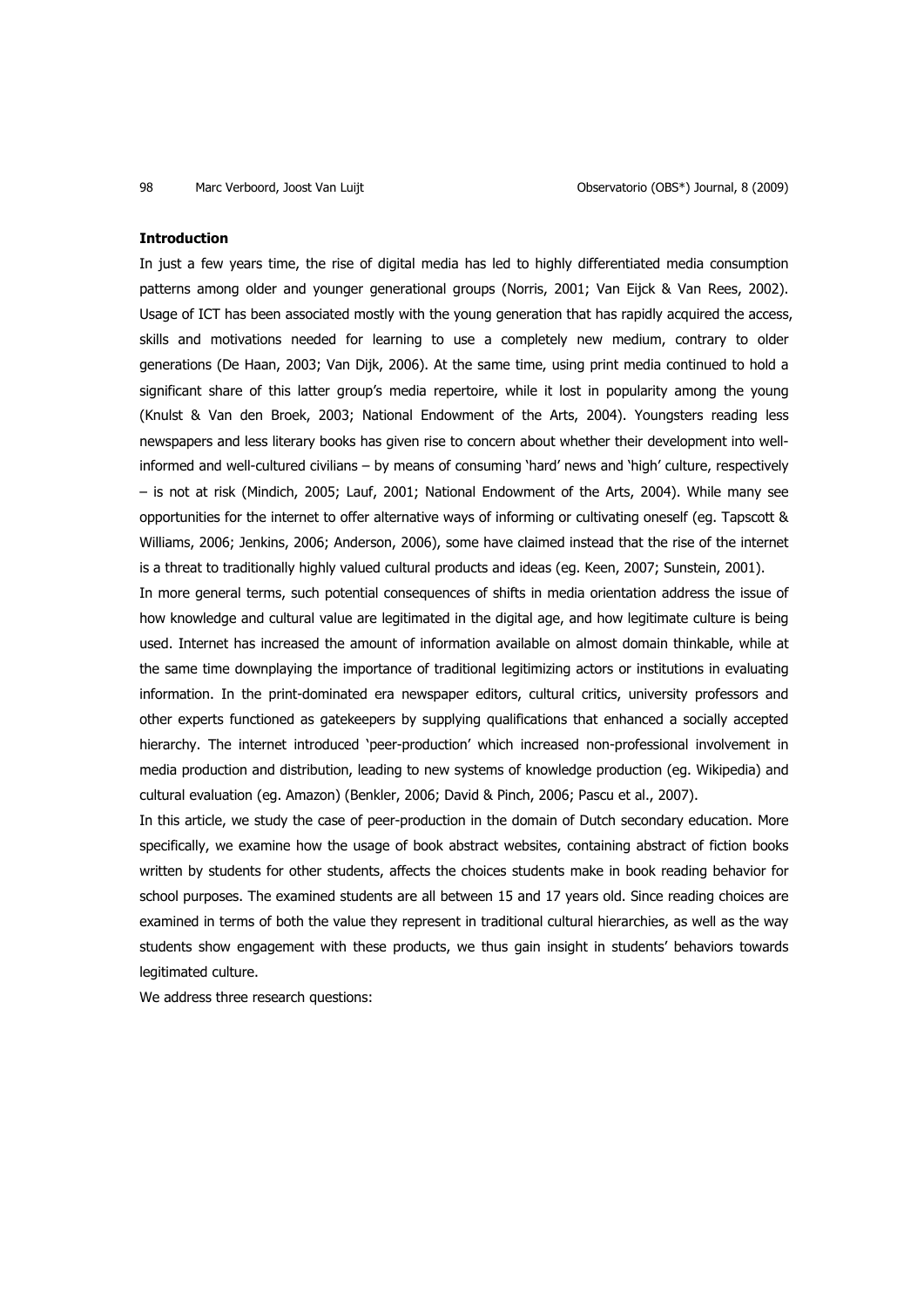(1) To what extent do students in secondary education use book abstract websites and can we explain this use by their off-school media orientation?

(2) How does the use of book abstract websites affect their choice of authors read for the school curriculum? We will examine which types of authors are read in terms of authors' popularity (as indicator of homogeneity of reading behavior) and degree of legitimacy (as indicator of the extent to which books belong to legitimate culture).

(3) How does the use of book abstract websites affect the way they read for school? The way students read is operationalized by the degree to which they finish reading books for the socalled reading report (made for school) and enjoy reading books for this reading report. These activities indicate a certain involvement with the practice of reading beyond the obligatory nature of the reading report itself.

Given the specific domain of the research, our study should be considered as an explorative one. Still, we think it can contribute to a better understanding of socio-cultural implications of using new media, especially concerning cultural choice behavior, which so far has been given relatively little attention (cf. DiMaggio et al., 2001; Howard & Jones, 2004).

#### **Legitimation and the internet**

Consensus on what cultural matters are valuable or important – in other words, is legitimate – has traditionally been reached through highly hierarchical systems. Within thematically organized domains or fields, institutions operated through agreements on how production and distribution practices should be performed (cf. Benson, 1999). For instance, in the case of the literary field, book publishers and book traders decided relatively autonomously on which books deserved publication and widespread distribution, while book critics and academic scholars had large power to consecrate books as works of art – or not (Bourdieu, 1980).

Value attribution to cultural products is not hierarchical per definition, however. Legitimation should be seen as a social process, since institutional agents rely heavily on having an audience that accepts their selections and evaluations, or in other words puts 'belief' in them (Bourdieu, 1980; Baumann, 2007). In the traditional system, print media such as newspapers, opinion magazines and academic journals served as outlets for institutional agents, stressing the top-down process of legitimation by its unidirectional character from producer to consumer. The reason for this was twofold: (a) the selection of persons who could enter the field was confined to those showing the ideas already dominant in the field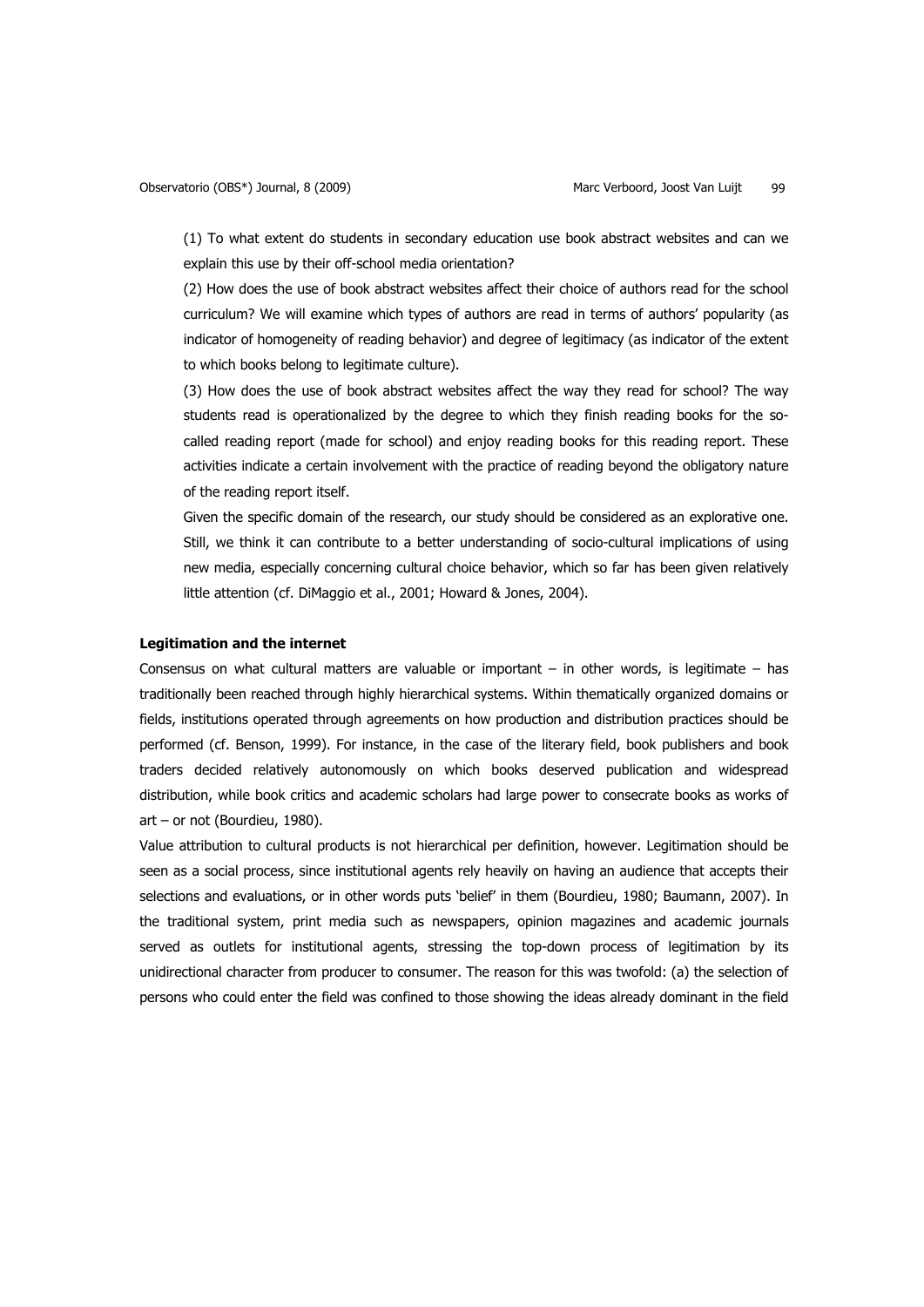and (b) the ideas of these agents working in the media field on what makes legitimate culture resembled the ideas of their audiences since they were largely selected from the same social ranks (Bourdieu, 1980: 272-78; Benson, 1999).

The arrival of the internet has led to less hierarchical systems of classifying information – among which evaluations of culture – due to its specific characteristics. The enormous amount of information on the net has led to a decline of brands' and names' applicability as criteria for quality, since it is more difficult to survey all websites addressing a particular topic than all newspapers and magazines. As a result, on the internet, authorship is losing importance as an indicator of credibility at the favor of more heuristic indicators such as usability assessments and visual cues (Warnick, 2001).

At the same time, internet's advanced search techniques are said to offer opportunities for optimizing the relationship between supply and demand in cultural choice behavior (Anderson, 2006). Arguably, niche markets that in the past were too small to exploit successfully, are now more accessible and thus profitable. According to Anderson, less homogeneous – that is, less 'hit-based' and more individualized – choice behavior will then emerge.

Also, interactive technologies on the internet have given consumers the opportunity to become producers or mediators of cultural items themselves. Such evaluations of products can come through webzines or blogs imitating professional outlets in form and discourse style, but also in more free-format discussion boards and chat sites. What all such sites generally have in common is the lack of qualification demands for contributions, which facilitates participation possibilities for 'lay-persons' and as such stimulates online collaboration and dialogue (Benkler, 2006). Consequently, word-of-mouth promotion appears to become a stronger force, since informing 'peers' on which culture is worth seeing, hearing or buying is extended from the direct physical context to the virtual world (cf. Chevalier & Mayzlin, 2006). Similarly, the proliferation of fan culture through the internet has led to a wide range of alternative, audience based interpretations of culture (Jenkins, 2006).

However, the precise consequences of this decline of the hierarchically based legitimation system are not all clear. For instance, credibility of peer-produced encyclopedia Wikipedia in terms of correctness of information has been found to be large (Chesney, 2006), but its usage is generally not considered legitimate in universities. Participatory journalism is considered by many to increase the diversity of news perspectives (cf. Bowman & Willis, 2003), although this may not always become reality (Sunstein, 2001; Witschge, 2007). As for the more subjective terrain of evaluating cultural products, evidence suggests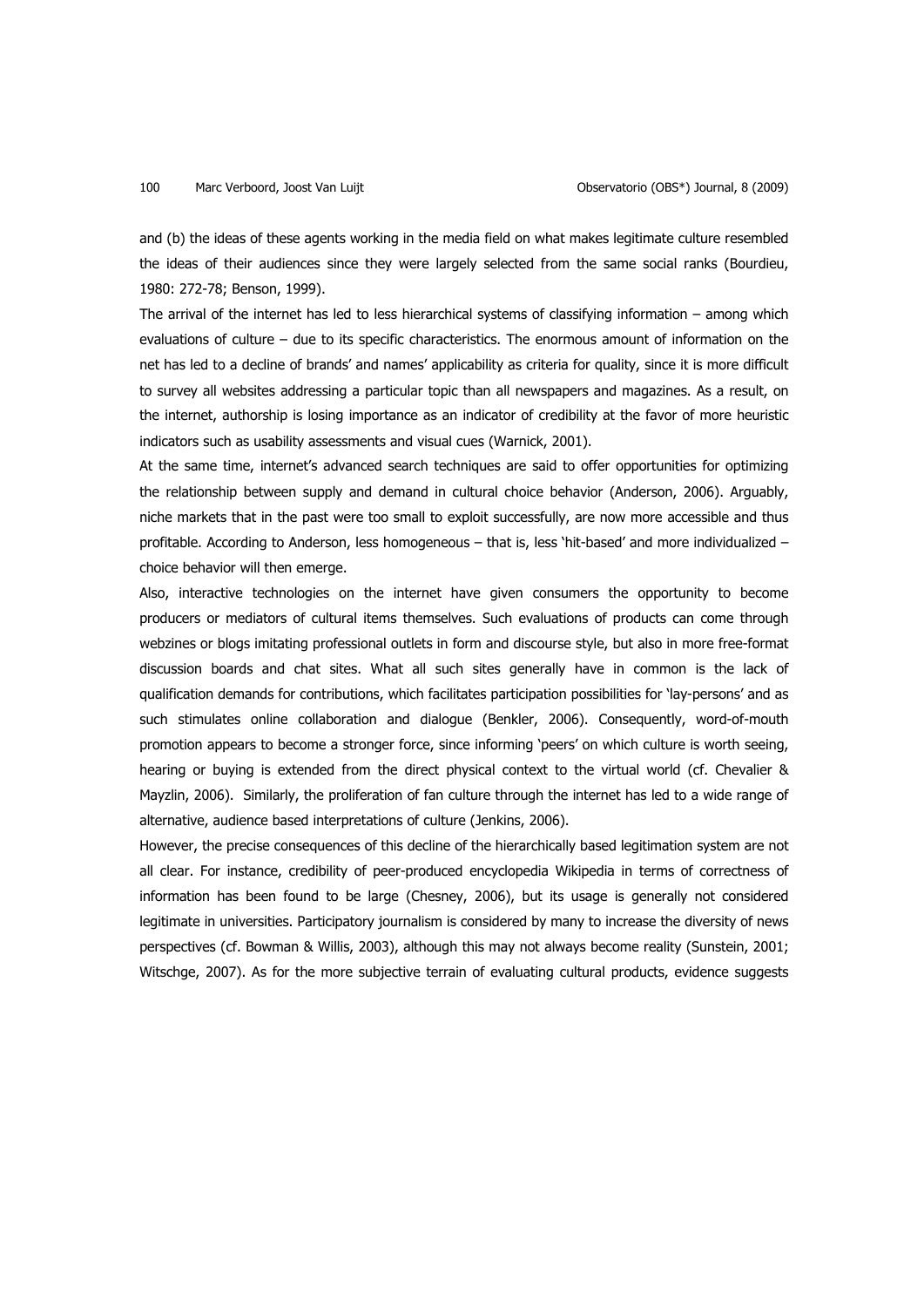websites are increasingly becoming a source of information for customers (Huysmans & De Haan, 2006), but the relative importance people attach to them is still largely unexamined.

In fact, systematic comparisons of what cultural content is discussed in what manners in print media and on the internet are unavailable. Yet what is known is that, along with the decreasing role played by expert knowledge and evaluations, the internet seems to lower the threshold for 'unethical' behaviors, such as plagiarism, illegal downloading or making false statements (Poole, 2007). Ironically, examples have been found of lay-critics becoming so involved in reputation building practices resembling those of professionals, they turned to (self-)plagiarism (David & Pinch, 2006: 13-17). On the whole, however, many predictions about internet's impact on behavior and attitudes towards cultural products have yet to be put to the empirical test (cf. Griswold & Wright, 2004).

## **The case of Dutch literary education**

In the school context changing media repertoires are confronted with traditional legitimation systems. More recent birth cohorts have adopted the digital media to a larger extent (Peter & Valkenburg, 2006), integrating them to into their social realms such as ways of communication (Hertzberg Kaare et al., 2007) and participation in social issues (Livingstone et al. 2005). And although schools are increasing their use of ICT (Van Gennip & Braam, 2005) and turning towards more student-oriented curricula (McEneaney & Meyer, 2000), they still can be considered representative of traditional hierarchical knowledge production.

The case of Dutch literary education  $-$  situated in the last three years of secondary education  $-$  shows this duality. Students are introduced to the books and authors deemed most important in Dutch literary history by teachers and textbook compilers (Verboord, 2003). Such selections are generally legitimated by referring to academic scholars. At the same time, students have to read a standard amount of 8 (senior general secondary education) or 12 (pre-university education) literary books. Grading is done on the basis of the so-called 'reading report' that students have to write, a portfolio that contains reports and impressions on their reading experiences for every book they read. It is important to note that students generally have a fair amount of freedom in selecting the books they want to read. In the Netherlands, there is no nationally or regionally dictated 'canon' to be read. So although these choices are made for school purposes, there is individual differentiation in cultural choices based on personal taste.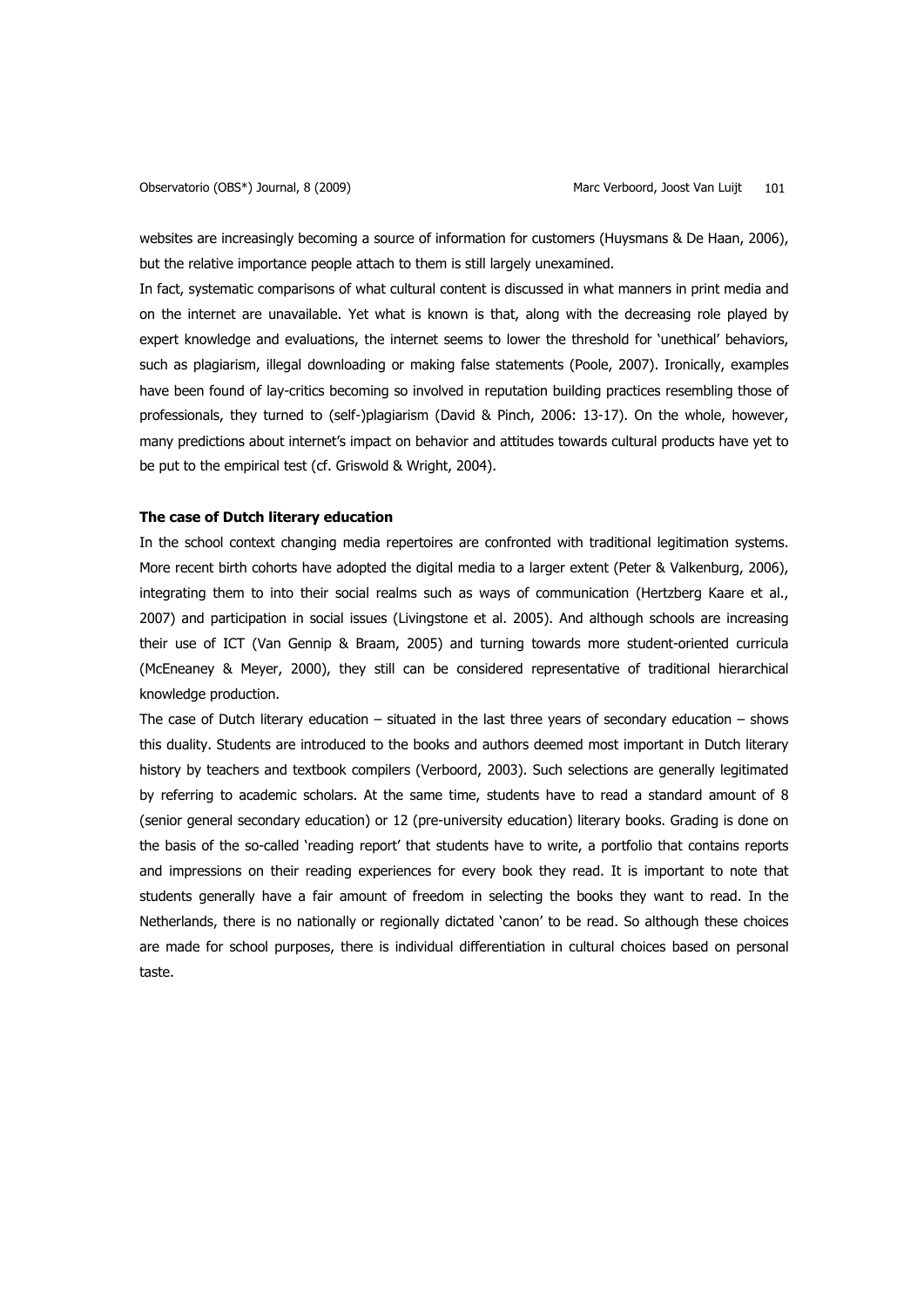Furthermore, many students use book abstracts to find additional information, or simply to avoid having to read the actual book (Verboord, 2006). Whereas until the mid-1990s book abstracts were to be found only in a select corpus of books mainly written by teachers and critics (traditional legitimizing experts), nowadays book abstracts of practically all fiction books of interest to students can be found on specific book abstract sites. What is more, these sites are peer-produced since abstracts on these sites are written by students for other students. Similar to Amazon and other such sites, often students can also rate the online reviews in terms of perceived quality. Therefore, book abstracts (may) contain information useful for students' reading reports (eg. book summary, information on the author, themes, but also experiences and evaluations from others). A final advantage of the case of literary education is that since all students have to read a certain amount of books, we can observe the cultural selection behavior of a complete population, without non-participants.

## **Method**

To answer the research questions we chose to conduct a survey in written form among a sample of students in secondary education. Since no earlier research on book abstract websites was known, we aimed at doing a large-scale quantitative study to establish general patterns, rather than in-depth interviews with only a few students. Although using an internet survey might seem the more obvious choice of method, a written questionnaire was deemed more appropriate for the following reasons. First, surveying students in the school context allowed us to address the population more easily than trying to have several book abstract websites carry the link to an internet survey. We expected non-response from websites to be more problematic than non-response from schools, because student populations in schools are likely to be relatively similar in terms of media consumption, while for websites this seems less certain.<sup>1</sup> Second, the school context helped us to ensure an acceptable response on the student level, since students were asked by their teacher to fill out the questionnaire. Of course, students were not obliged to participate, but the class room context led to few non-responses. (Note that during the data collection it was made clear to students that they could fill out the questionnaire anonymously.) Third, and most importantly, using an internet survey would have caused a clear bias in favor of internet users, while one of the explicit goals of the study is to differentiate between users and non-users of book abstract websites.

 $<sup>1</sup>$  As the results will later show, it appears only one site is heavily visited by students across the whole sample, but we did not know that at the time we</sup> started our research.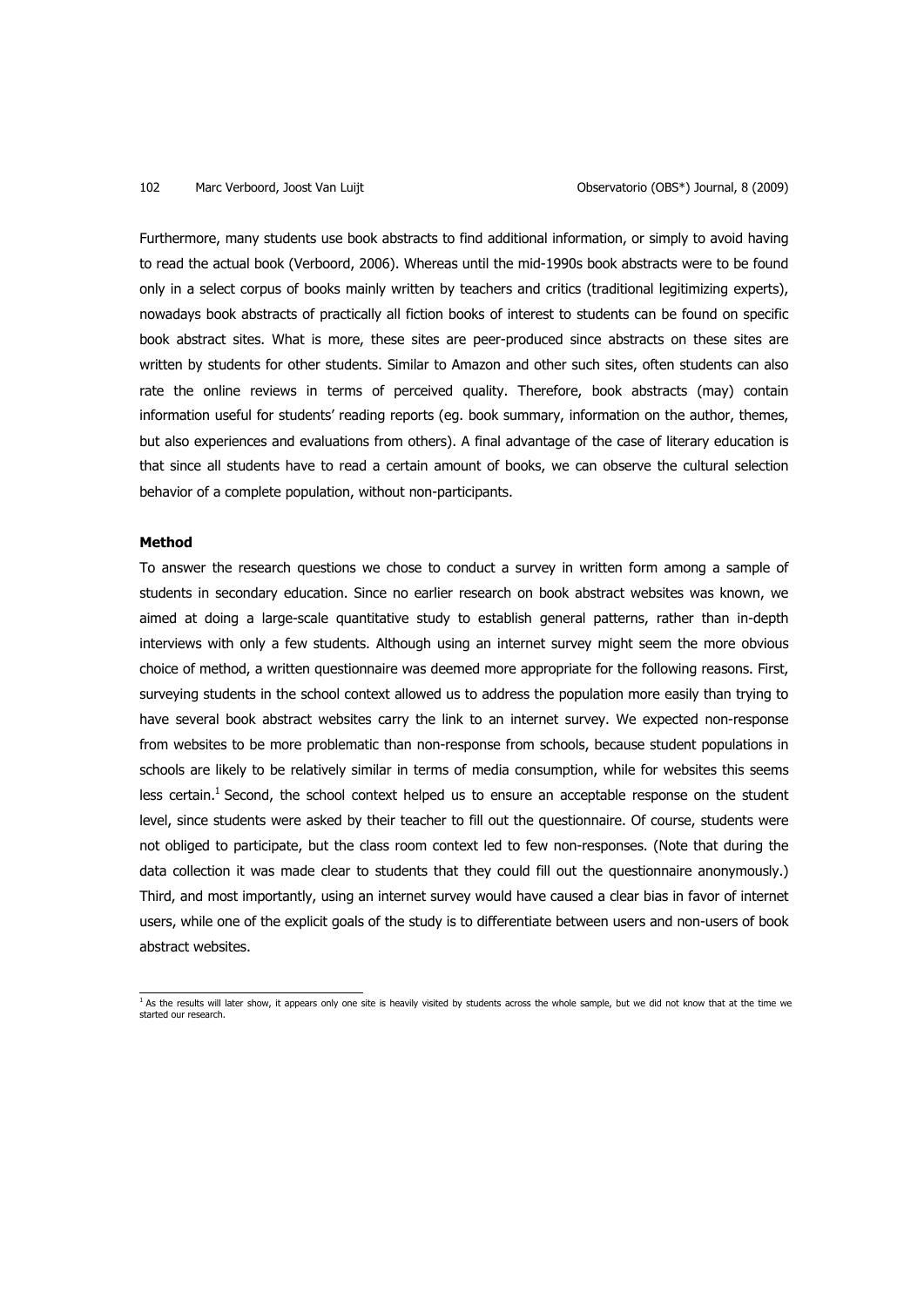## Data

In March 2005, a survey, designed and piloted by one researcher and two master students, was conducted among 321 students in Dutch secondary education. In five schools in two southwestern provinces in the Netherlands, 14 classes filled in a written questionnaire in classroom. This was a convenience sample. For one thing, a representative nationwide sample seemed unfeasible due to the limited size of the study. Also, to increase both the response rate and the validity of the answers, we chose to visit schools to supply teachers with the background of the research as well as precise instructions (instead of sending questionnaires by post). Although nine schools were (randomly) selected and approached within the two provinces, only five schools participated. Non-response was due to lack of time or unavailability of the head teacher, whom we approached first. Within schools we tried to have at least three classes fill out the questionnaire, which was not always achieved. On the whole, schools have often limited time to participate in survey research – for which they are frequently asked. A negative consequence of this time pressure is that it prompted the head teachers to have students fill out the questionnaires during the lessons that it was deemed possible (yet always during courses in Dutch language). These were sometimes last minute decisions, which meant that the researchers could not be present at the time of the inquiry. This was the reason that instructions were necessary. A positive consequence of the schools regularly participating in survey research is that both teachers and students have experience in the procedures involved. When we informed afterwards, teachers reported no problems. Also, inspection of the filled out questionnaires, which were sent back to the researchers by post, showed few particularities. There was some non-response on dependent variables (varying between nine and 24 students), leading to smaller samples to analyze (see results). All in all, it is clear that not all parts of the data collection went ideally, yet we believe that we have attempted in several ways to secure information as valid and reliable as possible.

In terms of representation, our study only applies to a limited part of the Netherlands. A purposive selection was to only target students in senior general secondary education (lasting five years) or preuniversity education (lasting six years) in their pre-examination year or the year before that. In these school levels literary education is most prominent and the selected grades concern the ones in which students are supposed to read the bulk of their reading report. The distribution of students is as follows: 38% is senior general in pre-examination year, 6% senior general in the year before that, 20% is pre-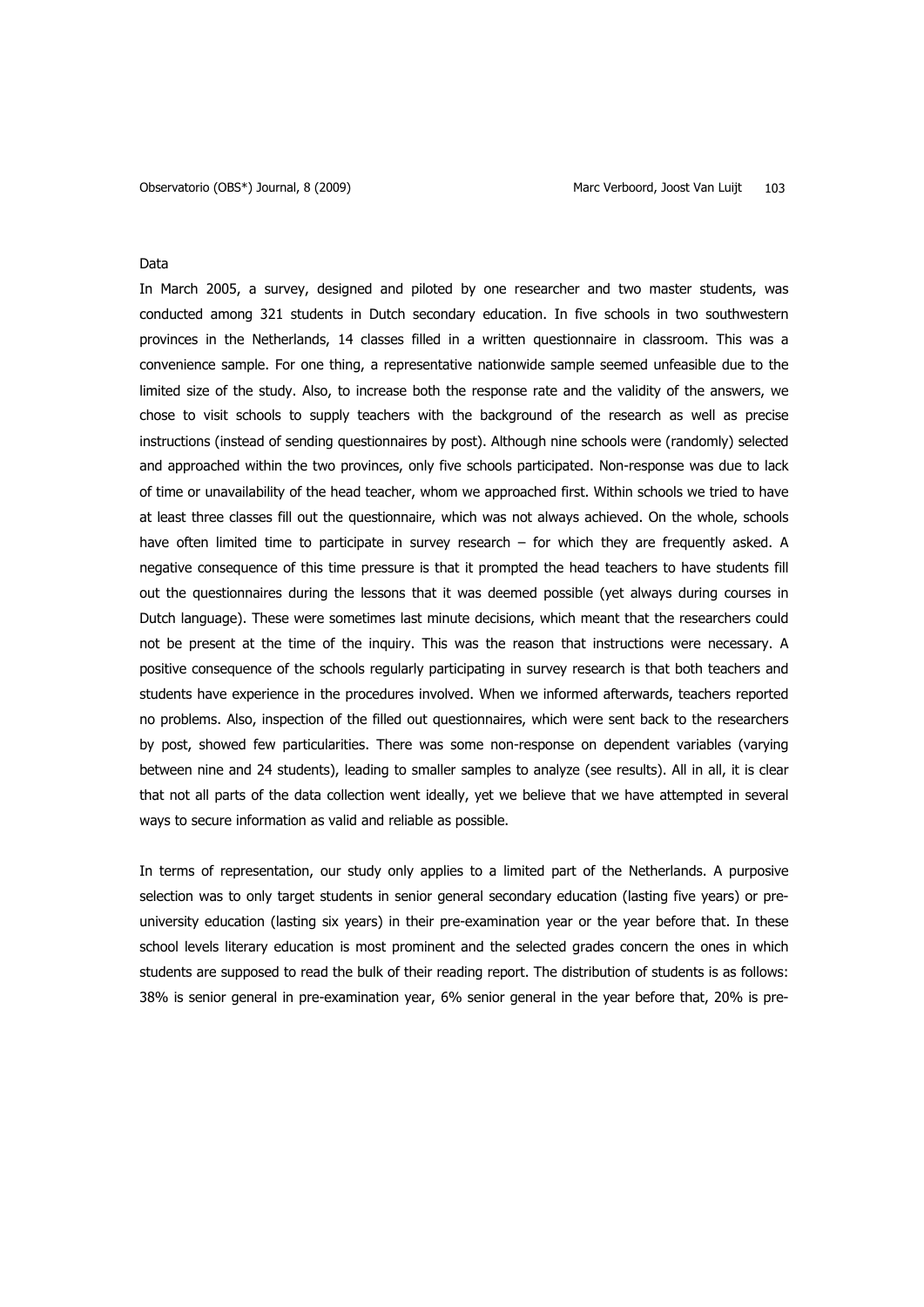university in pre-examination year, and 42% pre-university in the year before that. Most students are between age 15 and 17. Note that girls are slightly overrepresented in the sample (54% versus 46% boys). Given these distributions, we will control for these background characteristics in all analyses, and are aware we cannot generalize findings to the total population.

In the survey, students were questioned about five websites containing book abstracts. Since we did not know beforehand which book abstract websites were the most popular, we first made an inventory on the internet to check which book abstract websites seemed to be commonly used. It appeared five large book abstract websites exist in the Netherlands: *scholieren.com* [pupils.com], *leerlingen.com* [pupils.com], samenvattingen.nl [abstracts.com], collegenet.nl and studentsonly.nl.<sup>2</sup> To solve the problem that students might not know names of sites (or confuse them), we decided to present each of these websites in the survey in the form of a screenshot. For every website, students were then asked whether they knew the site. If so, a range of questions followed about their visiting frequency, their usage of the site and their appreciation of the site. Since all book abstract websites are part of larger, more general student websites (also containing information on school matters, news on music and films, forums, and sometimes a chat box), we distinguished between the general part of the website and the part containing book abstracts. The latter is considered the actual book abstract site, and only this part of the survey is used in this article. We recognize that using a screenshot in a written questionnaire is not the ideal way to examine website usage, but, given the considerations on internet surveys versus paper surveys mentioned earlier, we reckoned that the advantages of this design outweighed the disadvantages.

## **Operationalization**

## Book abstract sites

We measured the extent of using book abstract websites through two questions (which followed questions on the total website):

<sup>&</sup>lt;sup>2</sup> According to their own reports the sites have the following average number of (unique) monthly visitors: 450,000 (scholieren.com), 150,000 (leerlingen.com), 360,000 (samenvattingen.nl), 280,000 (collegenet.nl) and 180,000 (studentsonly.nl). Retrieval data of *scholieren.com* provided by its<br>webmaster shows that for that particular site 1,548,667, 1,365,795 an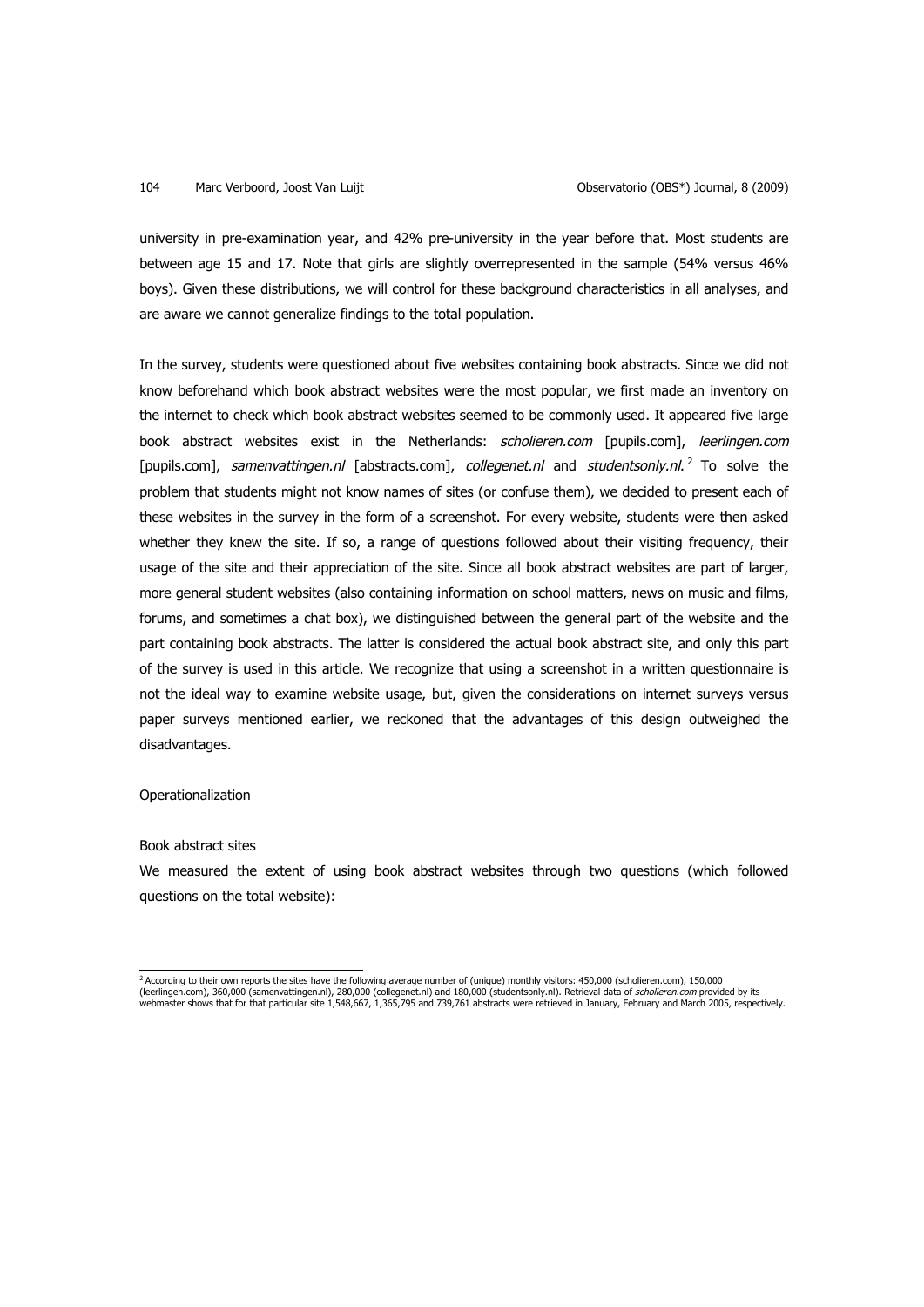- (i) 'How many times in the past 4 weeks have you used the part of this site containing book abstracts for your reading report?' (five answering categories: '0 times', '1 to 3 times', '4 to 6 times', '7 to 10 times' and 'more than 10 times') and
- (ii) 'For how many books of your reading report have you used the part of this site containing book abstracts?' (four answering categories: 'for none of the books', 'for a few books', 'for most books' and 'for all the books').

These questions were asked for all five websites. Counting the answers for each student resulted in an individual score indicating the extent of using book abstract sites. $3$  However, as it appeared, most students only use one site (scholieren.com); only a few students use several sites. Consequently, the distribution of values is heavily skewed: only 18 students show scores in the range of the values 7 to 13 (which was the highest score). Therefore, we constructed a 'ceiling score' of 6: all students having scored 6 or higher receive the value of '6'. This group amounts to 12% of the sample. In total 11% of all students said not to have used any sites at all.

To take into account possible non-linear relations we also computed the square of the use of book abstract sites. This variable was only included in the models if it raised the explained variance. Another control variable consisted of the search intensity for one reading report. Some students might go about longer searching for information on one particular book than others, while this does not mean they are more frequent visitors in general. We asked for the number of sites and abstracts used for one reading report, and the average time of searching (all three questions have five answering categories; we calculated the mean of the answers).

#### Authors read for the reading report

We operationalized the type of the authors read for the reading report in two ways: (i) authors' popularity, and (ii) authors' degree of legitimacy. Note that we analyze reading behavior at the author level instead of the title level, since legitimation processes by critics and other experts are generally thought to occur mostly at the author level (cf. Van Rees, 1983). Measurements were conducted as follows. All students were presented a list of 33 authors in the survey, accompanied by the question which authors they had read for their reading report. All of these selected authors are well known and

<sup>&</sup>lt;sup>3</sup> 17 Students had not filled in one or more questions on the use of book abstract sites. If this was only the case for one or two questions, these missing values were substituted by '0'. The seven remaining students with more than two missing values were left out of the analyses.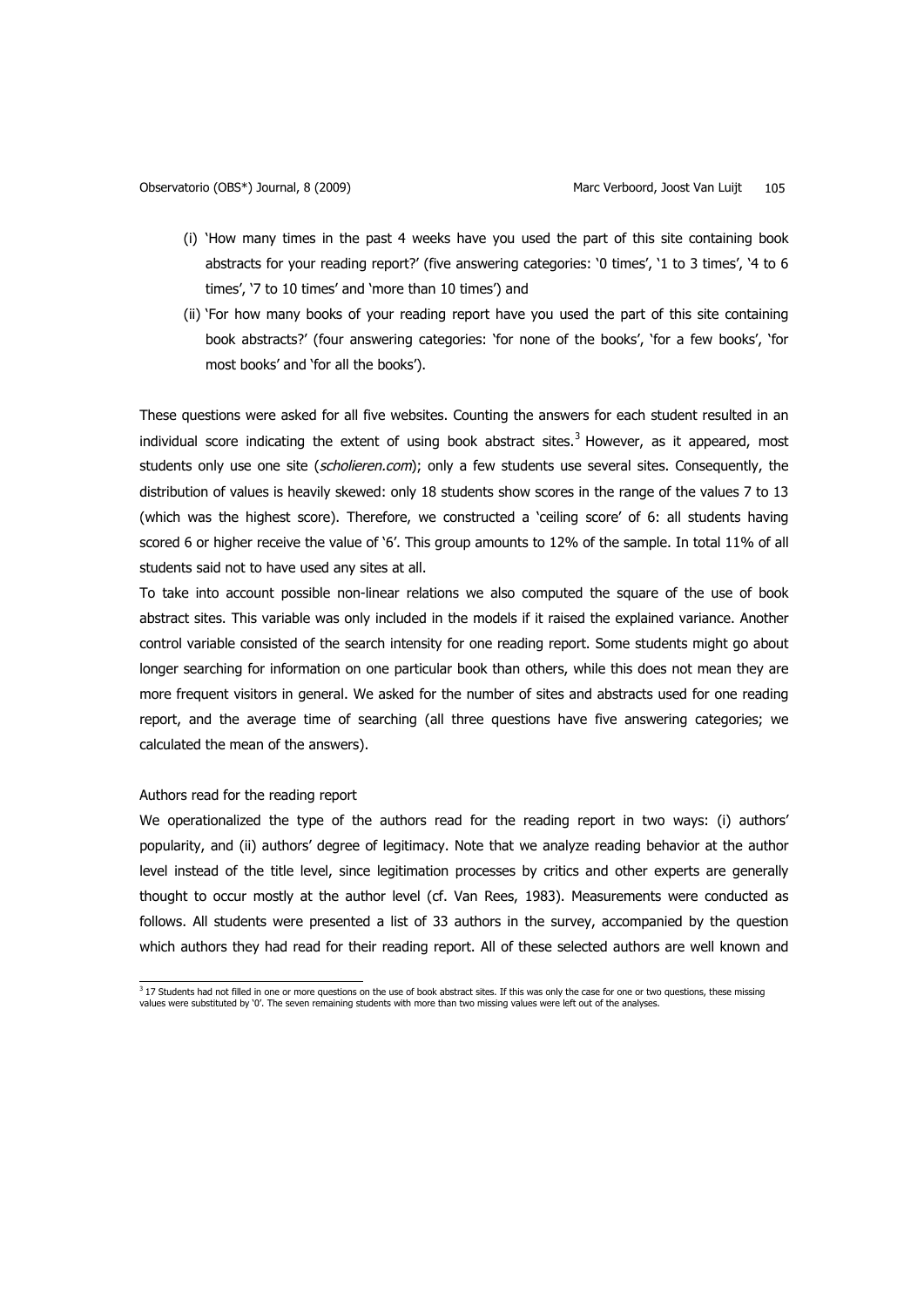regularly read by students in general. We included both older and younger authors in the list. Next to these 33 authors, students were given the opportunity to fill in five authors they had read for their reading report, who were not on our list.

For all authors that students reported to have read, we looked up relevant characteristics in the following way. The first concept – the popularity of authors – was measured by looking up the number of 'hits' authors displayed at the most popular book abstract site scholieren.com in the first three months of 2005.<sup>4</sup> For each student, the scores of all read authors were summed up. We measured the degree of legitimacy of authors by counting the number of words spent on them in four literary encyclopedias.<sup>5</sup> This attention is considered a good indicator of authors' legitimacy because literary encyclopedias (a) are written and compiled by legitimate agents in the literary field (literary scholars), (b) try to cover the whole field of relevance (literary history), (c) differentiate in the amount of attention based on the perceived, institutionally based value of cultural producers (authors), (d) evaluate these producers on their entire oeuvre, and (e) are relatively easily to consult since authors are put in alphabetical order. In line with earlier research, we assume that the more space these reference books dedicate to an author, the more legitimate the author is in the literary domain (cf. Verboord, 2003). Again, for each student the scores of all authors read were summed up.

## Way of reading

Besides the authors students choose to read for their reading report, we also examine the way they deal with their reading selections. Therefore, we first asked students to which extent they actually finished reading books for their reading report. The four answering categories ran from 'finished no books' to 'finished all books'. Second, we asked student to which extent they enjoyed reading books for their reading report. Here, the four answering categories ran from 'enjoyed no books' to 'enjoyed all books'.

## Control variables

We control for several factors that might affect choice behavior. First, we take into consideration students' off-school 'media orientation', since personal leisure time references are likely to be carried over into the school context. Media orientation can be described as both 'a fairly constant disposition' and 'a joint outcome of social background and past media experience and takes the form of an affinity

 <sup>4</sup> Although other sites have also been requested for retrieval information, none could or would provide us with such data.

<sup>&</sup>lt;sup>5</sup> The following encyclopaedias were consulted: Oosthoek Lexicon Nederlandse en Vlaamse Literatuur (1996), Wilpert Lexikon der Weltliteratur (1997), Merriam-Webster Encyclopedia of Literature (1995) and Encyclopedia of World Literature in the 20th Century (1999).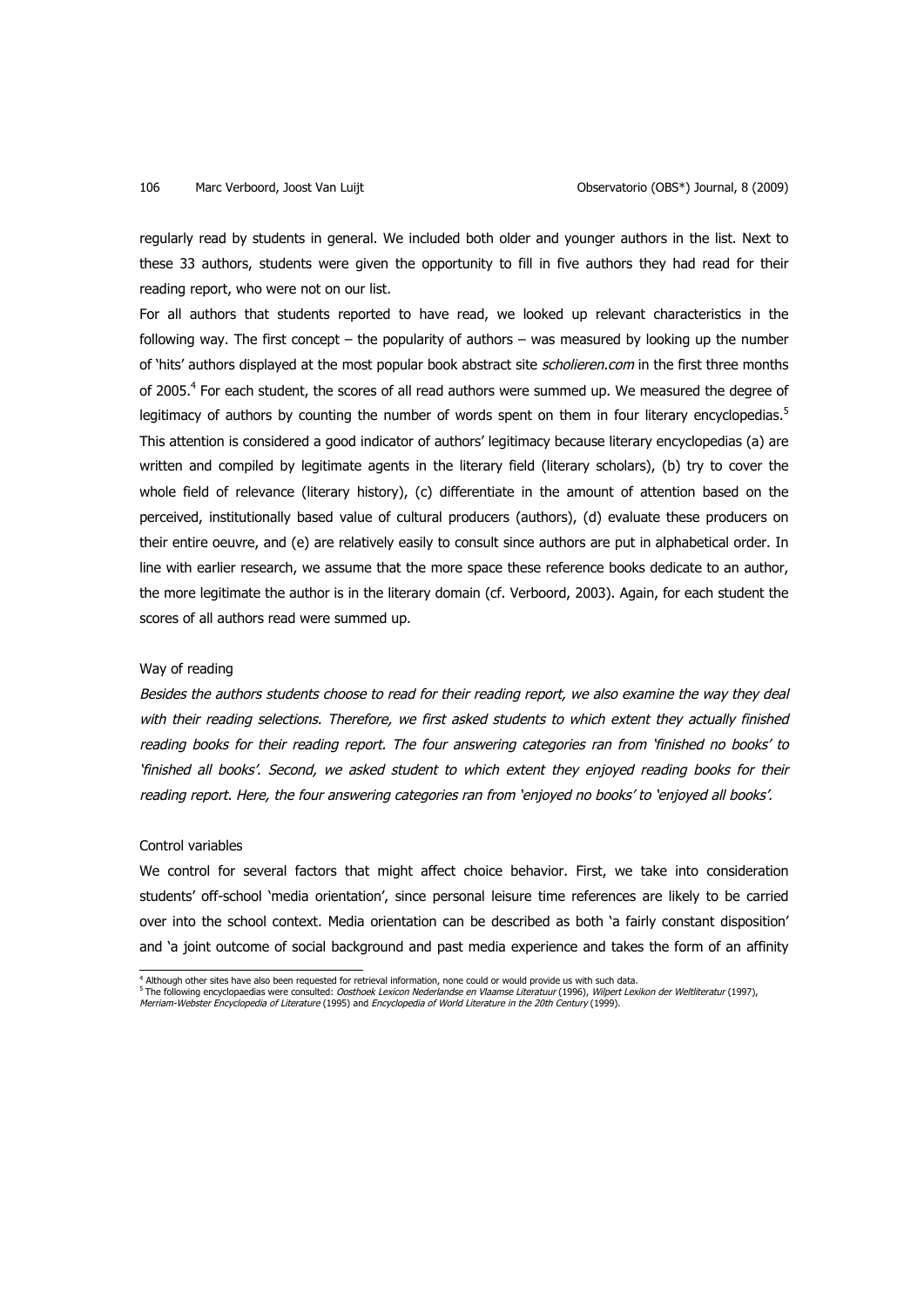for certain media, specific preferences and interests, habits of use […]' (McQuail, 1997:68). Four variables were used to measure off-school media orientation.

First, we operationalized off-school reading frequency by asking four questions under the heading 'the next questions address the reading of books in your own time'. The questions asked how often they read books, how many books they had finished reading in the past 12 months, and the number of hours they spent reading books (both on week days, and weekend days). Note that reading comic books, textbooks for school and books for the reading report were explicitly excluded. Including comic books might have led to incomparable scores (as comic books are in general faster to read than regular novels); including textbooks and books for the reading report does not capture the students' leisure time. All questions had four answering categories that were summed up to one new variable.

Our second indicator, off-school internet using frequency, was measured by asking for the time spent on using the internet on week days and weekend days. Answering categories, which originally ran from 'never' to 'more than 6 hours', were transformed to absolute hours (with a maximum of 7 hours), and then added up. Since research into the 'digital divide' has shown the importance of physical access and skills for actual internet usage (cf. Van Dijk, 2006), we introduce availability and digital skills as final indicators.

We measured *availability of internet* for the school context (the number of computers present and the extent to which these were available for using  $-$  all five answering categories) and the home context (having one's own computer and the presence of other computers – all four answering categories). These answering categories were all recoded to 0, 1 or 2, (note that a cable- or ADSL-connection yielded a higher score than a modem or ISDN-connection.), after which we calculated the mean score for each student.

Diversity of digital skills of students we operationalized in terms of the breadth of the repertoire of internet activities. We acknowledge that this is not an optimal measurement, but restraints in the available space in the questionnaires prevented us from having a larger battery of questions or a specific test. As a consequence, we asked for the average time spending – in hours a week – for the following eight items: surfing, e-mailing, chatting, studying/making homework, downloading, playing games, buying stuff, building their own website. The number of items on which students spent more than one hour a week, was taken as the diversity of their digital skills.

We also take into account the classroom context in which students' media use is grounded: literary education. Earlier research has shown that teachers can influence the reading repertoire of students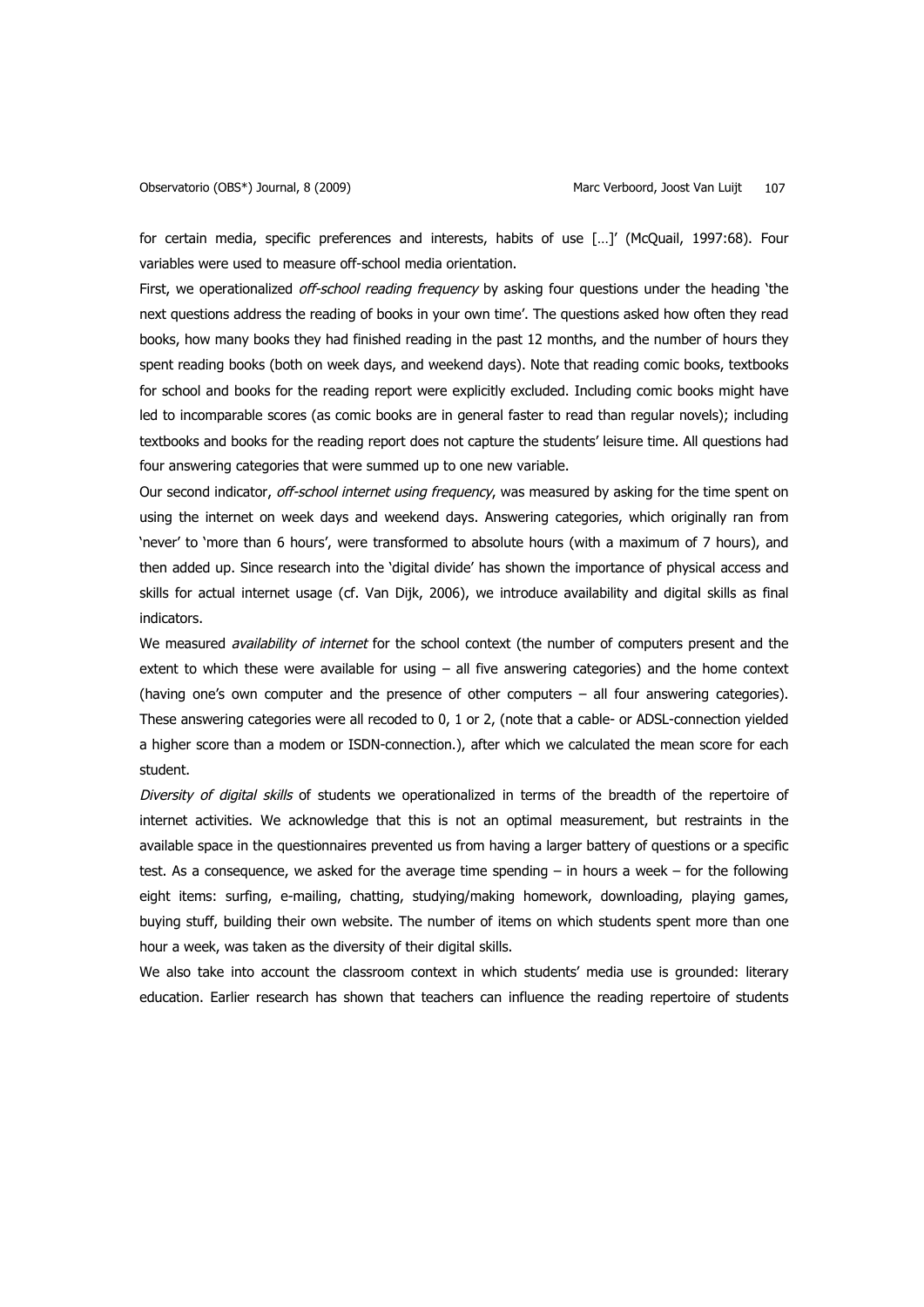(Verboord, 2003). We accounted for three characteristics of literary education that might influence book abstract usage as well as reading behavior. First, we asked for students' appreciation of the courses in literary education taught by their teacher. The four answering categories ran from 'boring' to 'always engaging'. Second, we asked students how much freedom they have in choosing the books they want to read for their reading reports. Again, we had four answering categories, running from 'compulsory list out of which we have to choose' to 'students are completely free to choose'. The third indicator is the teacher's level of tolerance towards using book abstract sites. The five answering categories ran from 'teacher forbid to use sites' to 'teacher has recommended it'. Again, space restraints prohibited more elaborate measurements of the contextual factors.

Finally, we control for students' gender, age and level of education. Students' gender was coded as female (=1, male=0). Age was measured in absolute years. Level of education was coded as preuniversity (=1, senior general=0).

## **Results**

We discuss the results of our analyses per research question.

## Using book abstract sites

In Table 1 we report a number of descriptive figures that signal how the examined book abstract sites are used. It appears that the use book abstract websites is widely spread in current Dutch secondary education. Almost 90% of the questioned students use them at some point. What is striking, however, is the dominant position of one particular website (scholieren.com). This site is known, visited and used much more often than the other four sites. Also, it rarely occurs that students use one of these other four sites exclusively – that is, without also using scholieren.com.

This means that scholieren.com has a very strong position in Dutch literary education in terms of supplying students with book abstracts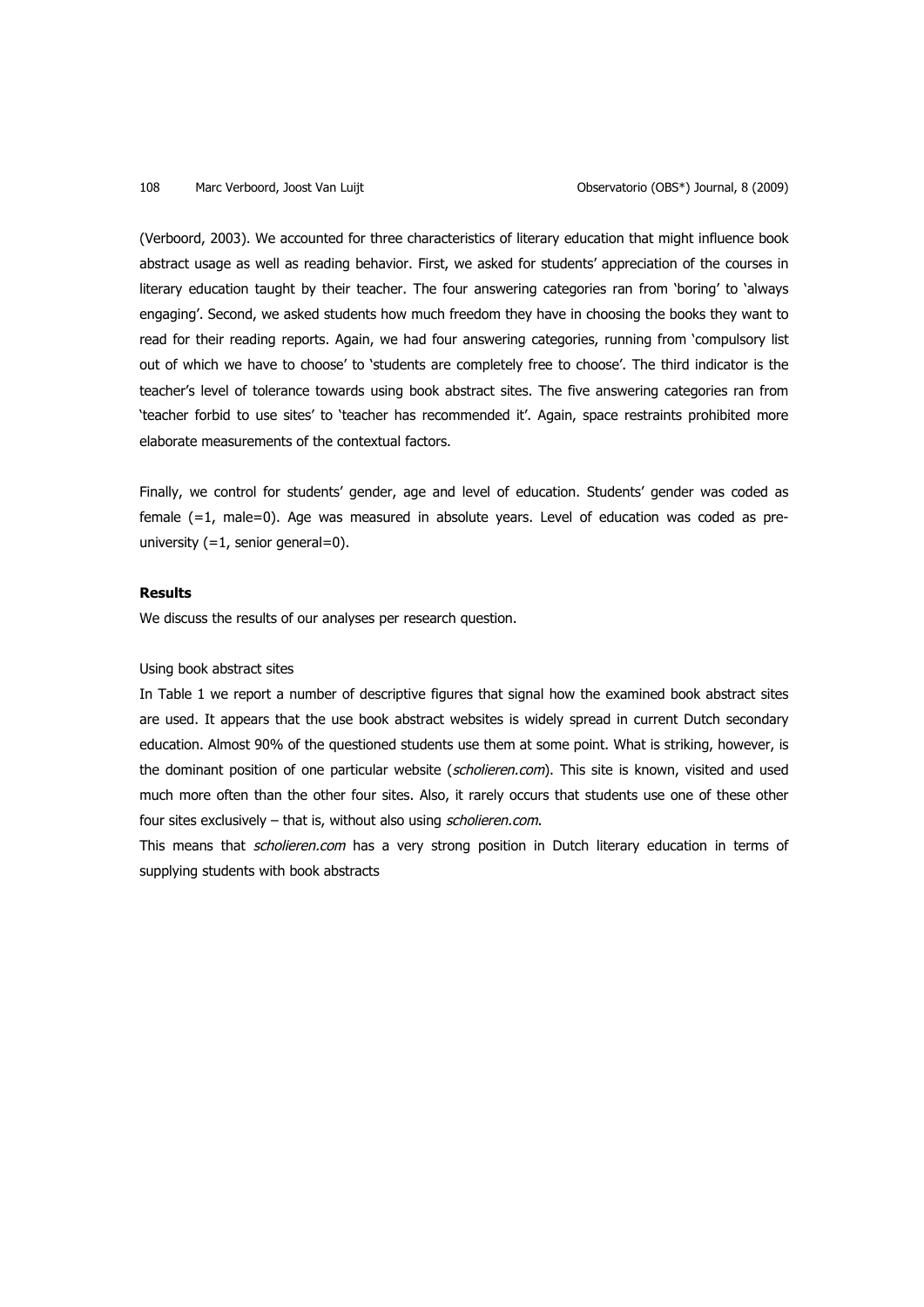|                    | Knowing the website | Visiting the Website | Using part book abstracts |
|--------------------|---------------------|----------------------|---------------------------|
| Scholieren.com     | 99%                 | 97%                  | 88%                       |
| Leerlingen.com     | 26%                 | 19%                  | 12%                       |
| Samenvattingen.com | 23%                 | 19%                  | 15%                       |
| Collegenet.nl      | 16%                 | 12%                  | 9%                        |
| Studentsonly.nl    | 10%                 | 7%                   | 5%                        |
| Total              | 99%                 | 98%                  | 89%                       |

## **Table 1: Descriptive results on using book abstract sites**

Having established the use of book abstract sites, we turn to explanatory analyses performing multivariate analyses. We use multilevel analysis (MLwin 2) to account for students being embedded in school classes.<sup>6</sup> The results of these analyses, reported in Table 2, show that variables that express students' media orientation only have a limited effect on the extent to which they use book abstract websites. It is mainly the off-school reading frequency that influences using the websites: the more students read books in their own time, the less they make use of book abstract sites. This seems to confirm what criticasters of book abstract sites have claimed: it is especially the non-readers who use the sites, which might be an indication that sites are used as a substitute for the actual reading.

<sup>&</sup>lt;sup>6</sup> Performing OLS regression analysis would lead to an underestimation of the standard errors, and therefore less reliable significance testing, since student observations are nested at the class level. Note that we have no variables at the class level, only at the student level. All models are 'random intercept models'.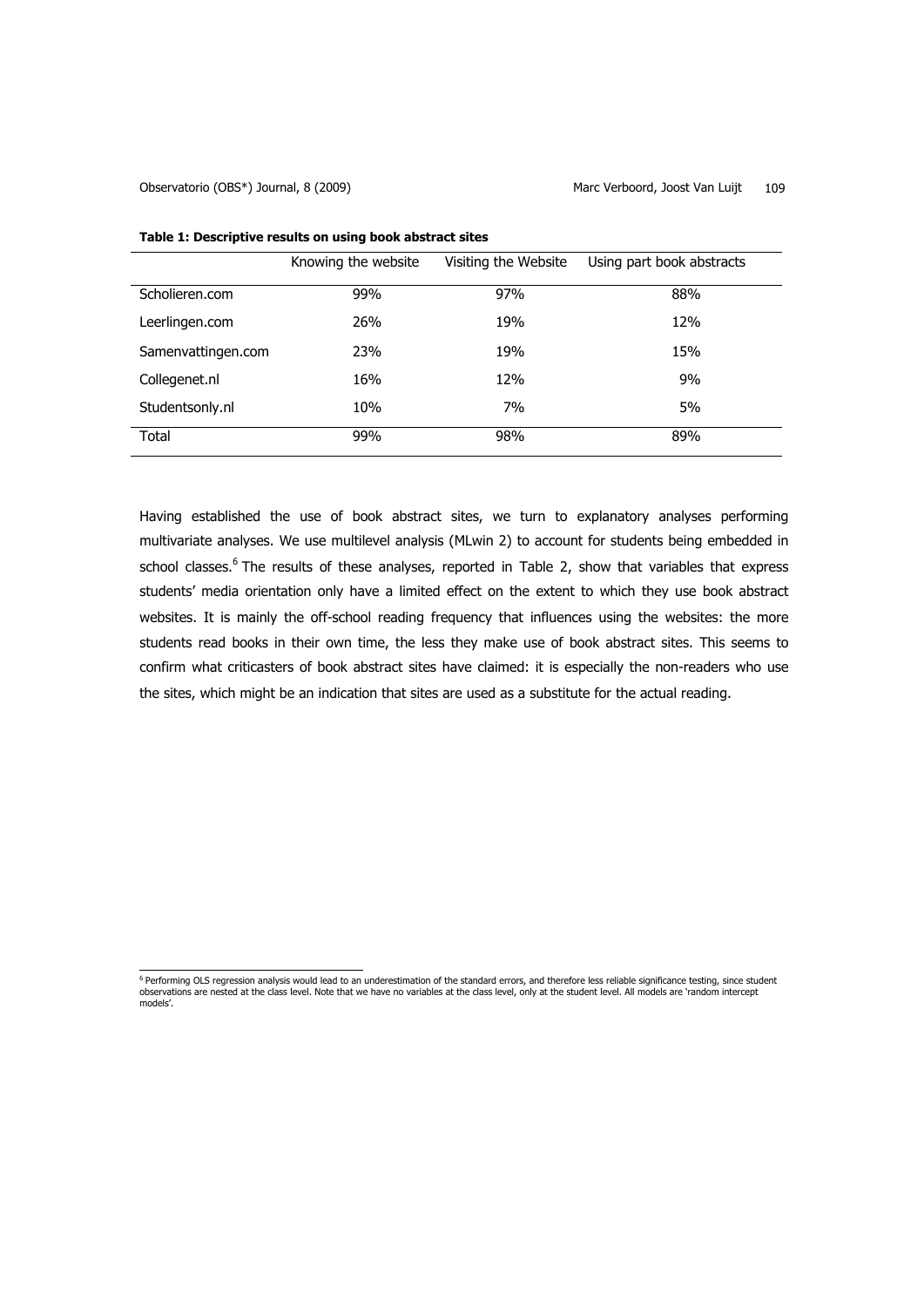|                                                 | Model 1     | Model 2       |
|-------------------------------------------------|-------------|---------------|
| Female $(0/1)$                                  | $-0.098$    | $-0.155$      |
| Age (years)                                     | 0.110       | 0.103         |
| Level of education $(=$ pre-university $)(0/1)$ | $0.872$ *** | $0.799$ ***   |
| <b>Media orientation</b>                        |             |               |
| Off-school reading frequency (0-16)             | $-0.093$ ** | $-0.083*$     |
| Off-school internet use frequency (0-13.5)      | 0.165       | $0.222*$      |
| Off-school internet use fr. (quadratic)(0-196)  | $-0.009$    | $-0.013 \sim$ |
| Diversity internet skills (0-26)                | $-0.025$    | $-0.030$      |
| Availability internet (0-1.5)                   | 0.253       | 0.214         |
| <b>Literary education</b>                       |             |               |
| Appreciation courses (0-3)                      |             | $-0.017$      |
| Freedom of choosing authors (0-3)               |             | $-0.177$      |
| Tolerance sites by teacher (0-4)                |             | $0.268$ **    |
| $R^2$ class level                               | 37%         | 55%           |
| $R^2$ student level                             | 5%          | 6%            |
| -2 log(like)                                    | 1218.06     | 1210.16       |
|                                                 |             |               |

Fixed effects. Significance:  $\sim$  p<.10 \* p<.05 \*\* p<.01 \*\*\* p<.001

Value range dependent variable: 0-6.

Interestingly, the measures of internet usage seem less important. Only when we take into account characteristics of students' literary education (in model 2), heavy internet users distinguish themselves from less intensive internet users in terms of a higher usage of book abstract websites. Particularly the tolerance level of the teacher plays a key role here. Not only do students more often use book abstract websites when their teacher is more tolerant (which seems quite logical). But the results also suggest that the positive effect of internet usage, which emerges in model 2, is still suppressed by the tolerance level of teachers in model 1. This implicates that the students who more frequently use the internet in off-school hours and combine this with less often turning to book abstract sites, more often report to have tolerant teachers. Because the information on literary education is reported by students themselves, we thus cannot rule out the possibility that this variable is rather a subjective than an objective view on the context.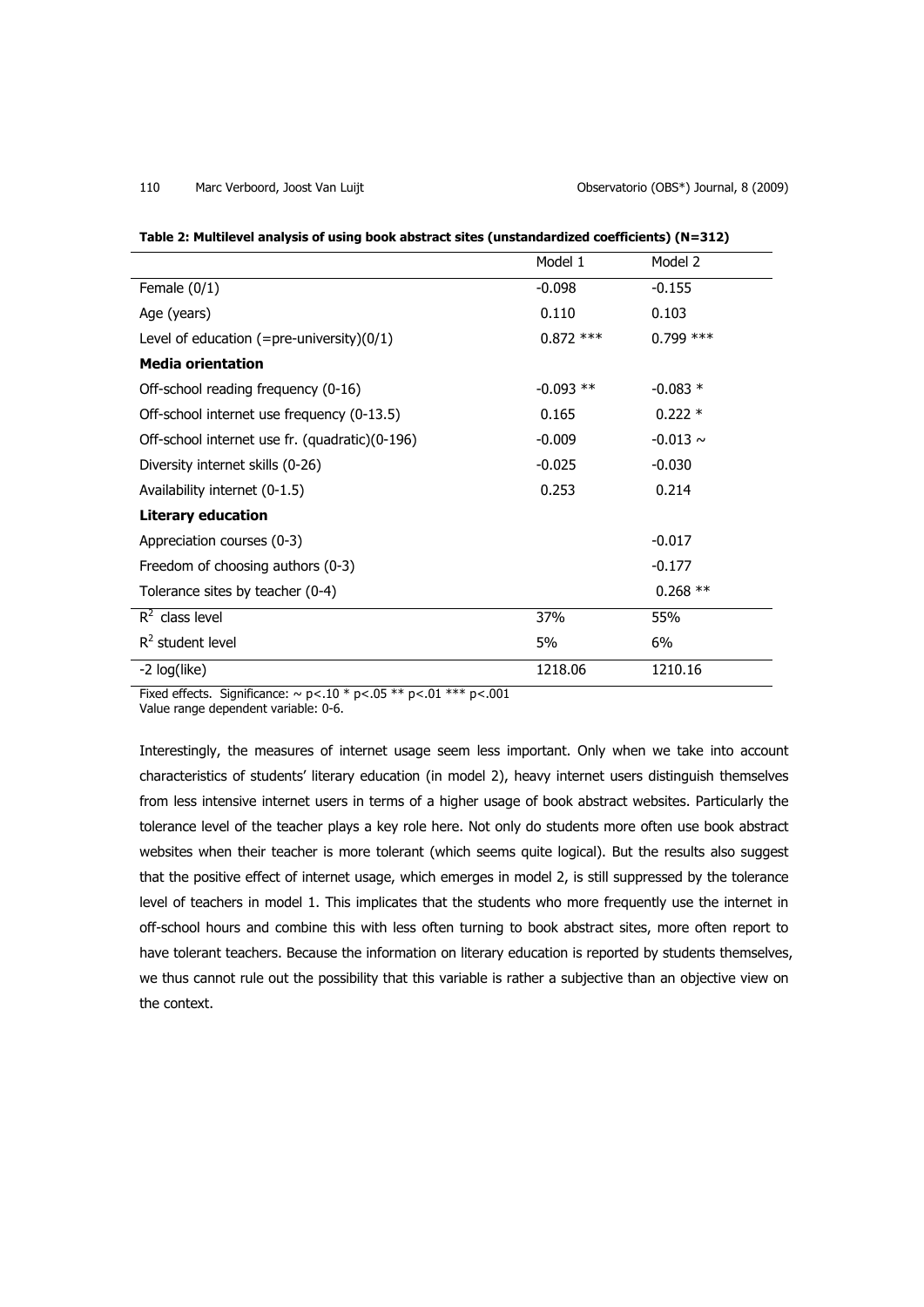## Influence of using sites on type of authors read

For our second research question, we analyze how the use of book abstract sites affects the type of authors that students choose to read for the reading list. In other words, the use of book abstract websites now becomes an independent variable, and the popularity and the degree of legitimacy of authors read by students is what we wish to explain. Of course, we still take into account media orientation factors to secure that possible effects of using book abstract websites cannot be attributed to the media orientation that underlies this usage.<sup>7</sup>

\_<br>7 Note that we have excluded student's availability of internet and diversity of internet skills in the following analyses, since preliminary analyses showed that<br>they lead to lower rather than higher levels of explained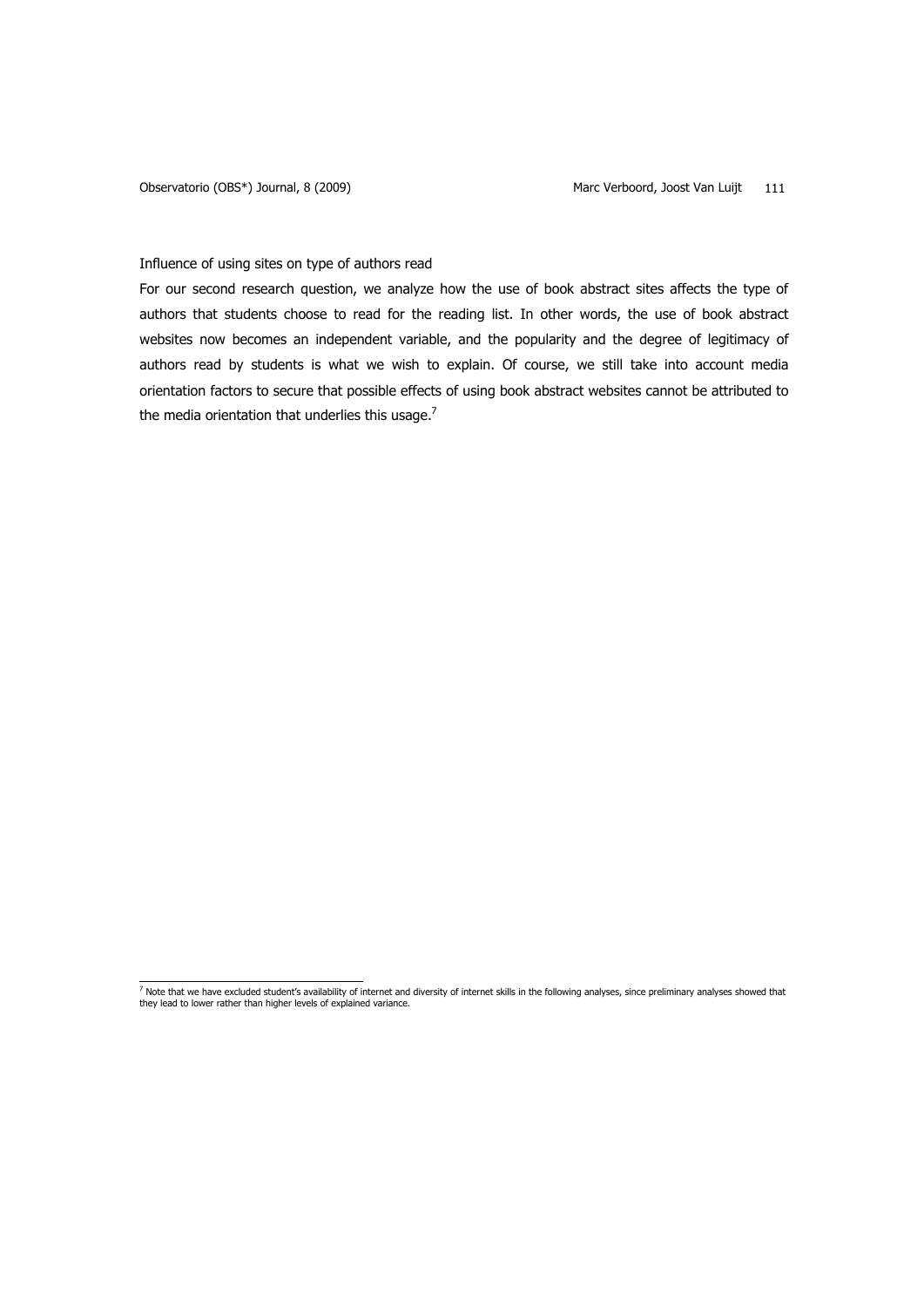| Table 3: Multilevel analysis of authors read for reading report, in terms of popularity and degree of |  |  |
|-------------------------------------------------------------------------------------------------------|--|--|
| legitimacy (unstandardized coefficients) (N=297)                                                      |  |  |

|                                                   | Popularity |            | Degree of legitimacy |              |
|---------------------------------------------------|------------|------------|----------------------|--------------|
|                                                   | Model 1    | Model 2    | Model 1              | Model 2      |
| Female $(0/1)$                                    | $-12.82$   | $-11.41$   | $-27.65$ ***         | $-27.77$ *** |
| Age (years)                                       | 38.16 **   | 36.30 **   | $11.29**$            | $12.49**$    |
| Level of education (=pre-university) $(0/1)$      | $-28.50$   | $-25.28$   | 15.31                | 14.41        |
| <b>Media orientation</b>                          |            |            |                      |              |
| Off-school reading frequency (0-16)               | $8.80*$    | $8.83*$    | $3.93**$             | $3.93$ **    |
| Off-school internet use frequency (0-13.5)        | 2.73       | 2.42       | $-1.26$              | $-1.55$      |
| Freq. Using book abstract sites (0-6)             | 59.08 **   | 62.81 $**$ | $-1.49$              | $-0.94$      |
| Freq. Using book abstract sites (quadratic)(0-36) | $-8.36$ ** | $-8.79$ ** | n.i.a.               | n.i.a.       |
| Search intensity 1 reading report (0-4)           | $-12.42$   | $-13.40$   | 2.77                 | 2.89         |
| <b>Literary education</b>                         |            |            |                      |              |
| Appreciation courses (0-3)                        |            | 1.36       |                      | $-1.90$      |
| Freedom of choosing authors (0-4)                 |            | $-2.62$    |                      | $8.66 \sim$  |
| Tolerance sites by teacher (0-3)                  |            | $-14.02$   |                      | $-2.25$      |
| $R^2$ class level                                 | 29%        | 32%        | 40%                  | 39%          |
| $R^2$ student level                               | 8%         | 9%         | 11%                  | 12%          |
| -2 log(like)                                      | 3934.74    | 3933.10    | 3323.711             | 3320.031     |

Fixed effects. Significance:  $\sim$  p<.10 \* p<.05 \*\* p<.01 \*\*\* p<.001

Value range dependent variables: 0-1044.4 (Popularity) and 0-390.18 (Degree of legitimacy)

n.i.a.=not in analysis

As can be seen in Table 3, using book abstract websites positively affects reading popular authors. In other words, students who more often use these peer-to-peer based sites, tend to read the authors that are most frequently retrieved at these sites. To a certain extent this seems understandable, as the sites' content is created by other students, the sites have indicators that signal which abstracts are most often downloaded, and the number of different abstracts available is usually the highest for the authors with the highest number of downloads – which makes the popular authors stand out even more. Note that the quadratic term is also significant, but negatively. Apparently, students who exceedingly use book abstract sites less often choose the most popular authors than the average users. This causes a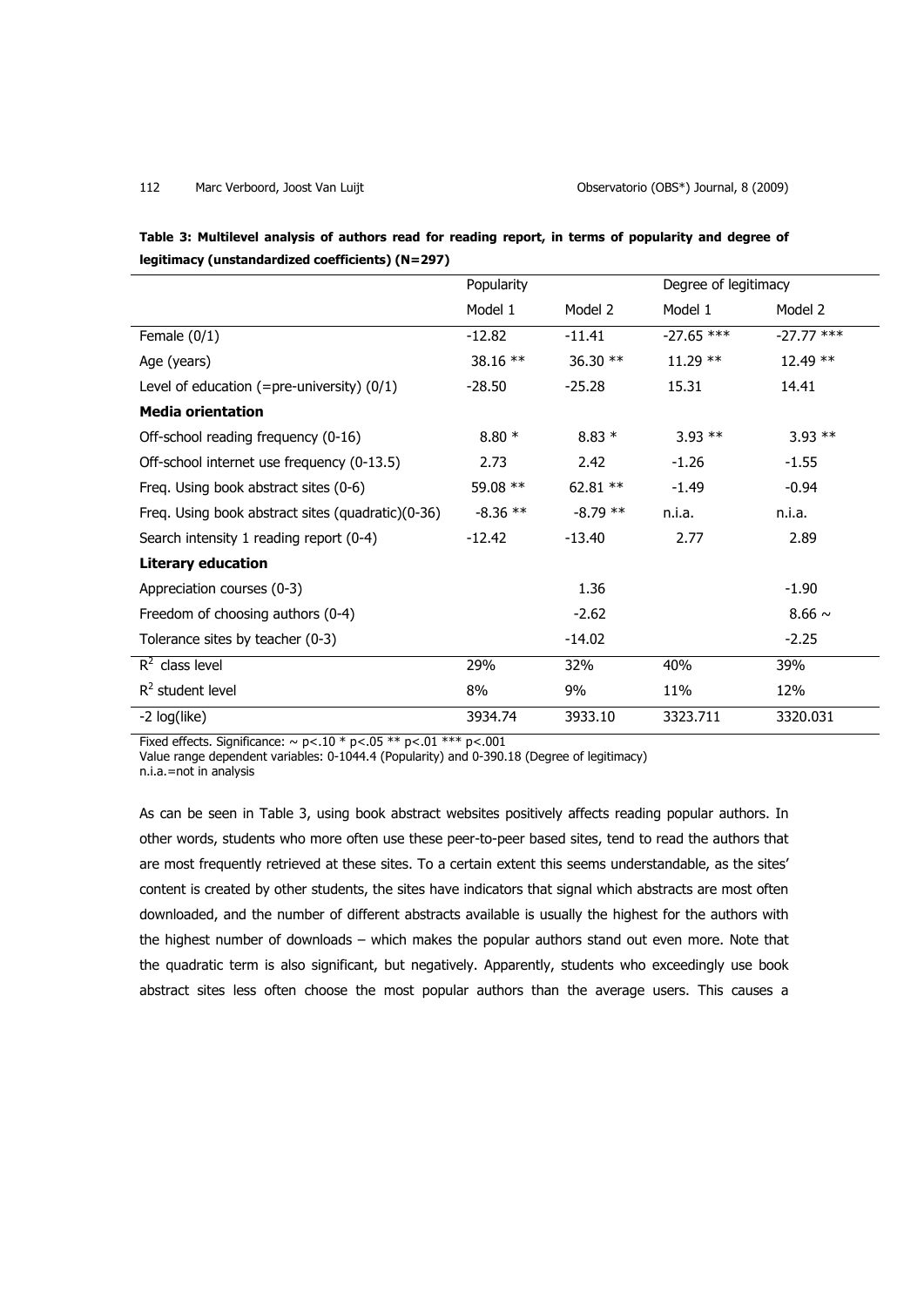curvilinear effect. The popularity of authors read is not influenced by the type of literary education that students follow.

While the results for popularity may seem straightforward, we now address the more pressing issue of legitimacy. This time, we find no significant relation between the usage of book abstract websites on the one hand, and the legitimacy score that students can be attributed based on their selected readings on the other hand. There is no evidence that students who more frequently rely on book abstracts that are written by fellow students and posted on the internet, less often read critically acclaimed authors than students who use these sites less frequently. This result cannot be attributed to off-school reading behavior or internet usage, since we control for these factors. Also, literary education does not seem to be related to the issue of legitimacy. The influence of the amount of freedom in choosing authors, which is found in the second model, is only marginally significant.

## Influence of using sites on way of reading

Finally, we turn to our third research question that addresses the issue of how students deal with the reading materials for their reading report. To what extent do students actually finish reading the books, and, subsequently, enjoy reading them? In Table 4, we report the results of the analyses of these factors.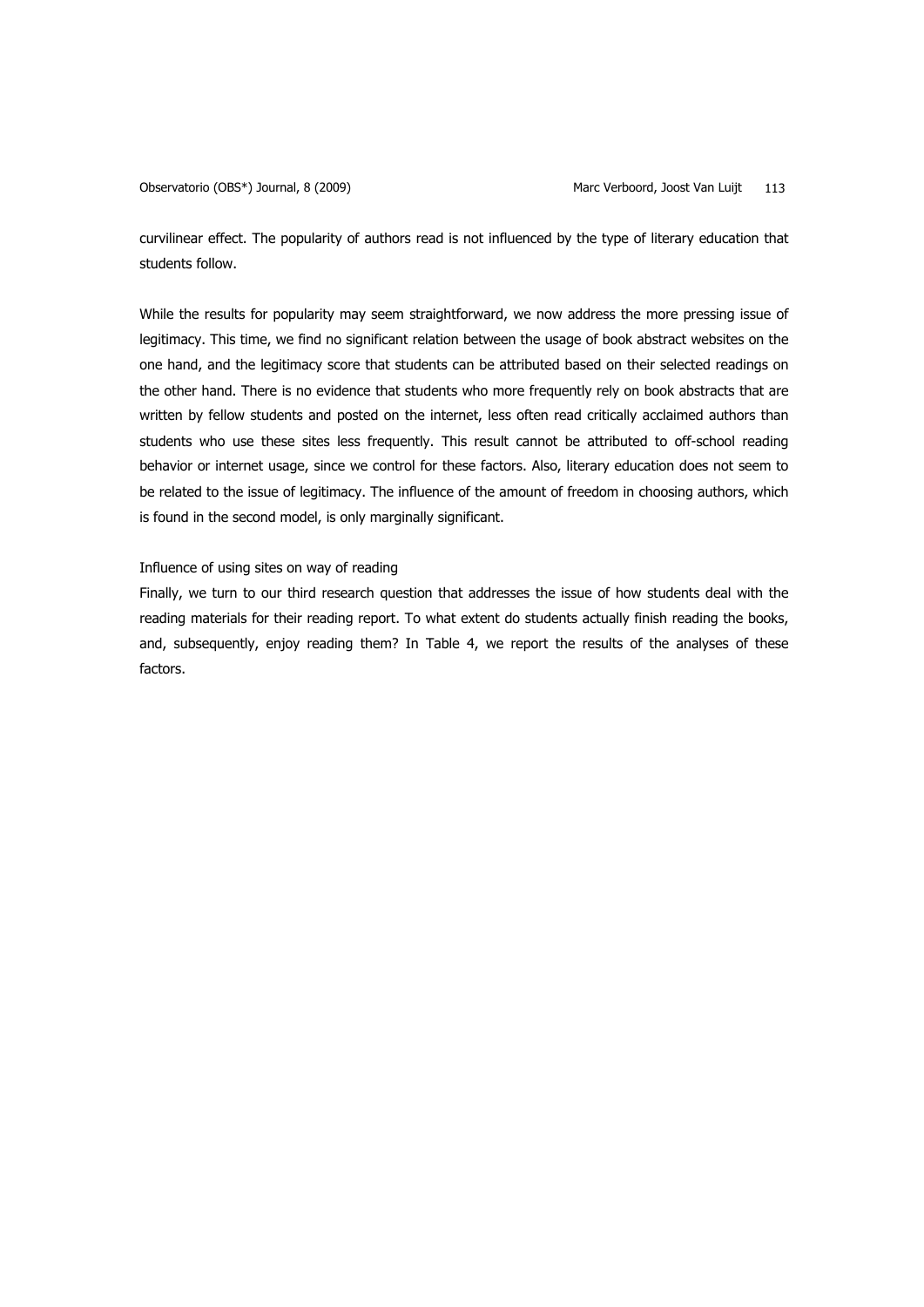| Table 4: Multilevel analysis of the way books are read for reading report, in terms of finishing reading |
|----------------------------------------------------------------------------------------------------------|
| books and enjoying reading books (unstandardized coefficients) (N=308, 309)                              |

|                                                    | Finishing reading |              | Enjoying reading |             |
|----------------------------------------------------|-------------------|--------------|------------------|-------------|
|                                                    | Model 1           | Model 2      | Model 1          | Model 2     |
| Female $(0/1)$                                     | 0.119             | 0.109        | $0.324$ ***      | $0.330***$  |
| Age (years)                                        | $-0.069$          | $-0.057$     | $-0.060$         | $-0.042$    |
| Level of education (=pre-university) $(0/1)$       | $0.263$ **        | $0.274$ **   | 0.120            | 0.127       |
| <b>Media orientation</b>                           |                   |              |                  |             |
| Off-school reading frequency (0-16)                | $0.036$ **        | $0.029*$     | $0.065$ ***      | $0.055$ *** |
| Off-school internet use frequency (0-14)           | $-0.032*$         | $-0.025$ *   | $-0.021$         | $-0.018$    |
| Freq. Using book abstract sites (0-6)              | $-0.079$ **       | $-0.091$ *** | $-0.122$         | $-0.141 *$  |
| Freq. Using book abstract sites (quadratic) (0-36) | n.i.a.            | n.i.a.       | 0.011            | 0.014       |
| Search intensity 1 reading report (0-4)            | $-0.075$          | $-0.078$     | 0.034            | 0.034       |
| <b>Literary education</b>                          |                   |              |                  |             |
| Appreciation courses (0-3)                         |                   | $0.151*$     |                  | $0.235$ *** |
| Freedom of choosing authors (0-4)                  |                   | $-0.036$     |                  | $0.150***$  |
| Tolerance sites by teacher (0-3)                   |                   | $0.128**$    |                  | $0.088*$    |
| $R^2$ class level                                  | 26%               | 31%          | 49%              | 69%         |
| $R2$ student level                                 | 15%               | 20%          | 24%              | 33%         |
| -2 log(like)                                       | 652.08            | 633.484      | 639.903          | 606.609     |

Fixed effects. Significance:  $\sim$  p<.10 \* p<.05 \*\* p<.01 \*\*\* p<.001

Value range dependent variables: 0-3.

n.i.a.=not in analysis

The results show that using book abstract sites diminishes the chances of students actually finishing the reading of a book. Thus, it appears that using book abstracts for many students indeed serves as a substitute for the actual reading. And, if we take into consideration the type of literary education that students follow, the negative effect only becomes stronger. Note that literary education itself also influences whether students complete their book reading: students who appreciate the courses will more often read books to the end, and, interestingly, the same holds true when teachers show greater tolerance for using sites. So although using peer-to-peer book abstract sites discourages completion of reading the books, forbidding students to use these sites does not seem to be a solution.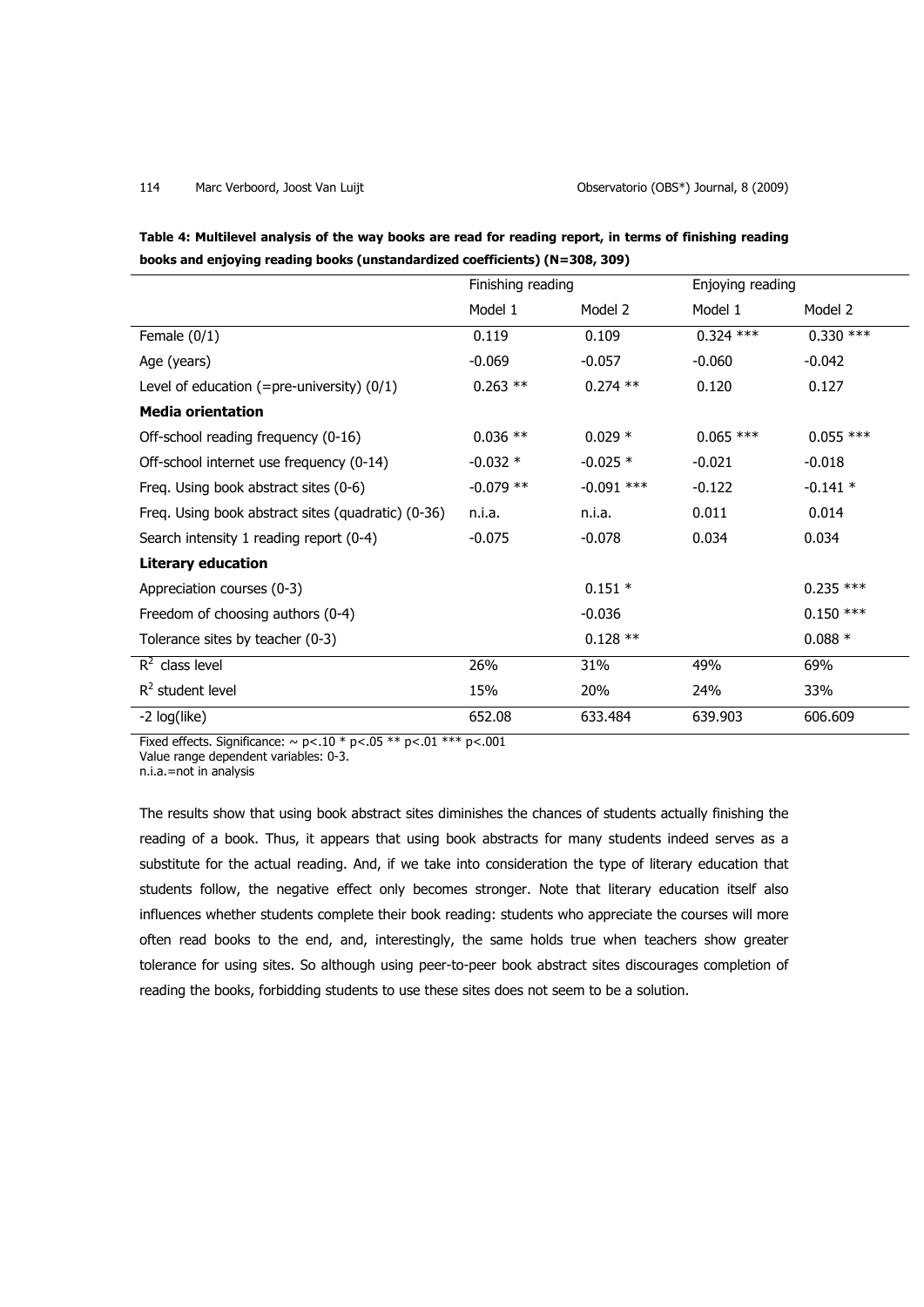Is there a difference in the enjoyment that students with various levels of book abstract website usage take from reading books? Here, the results are less clear-cut. Considering only media orientation factors leads us to believe that using peer-produced abstract sites does not matter for enjoying reading. However, once we also take into account traits of literary education, we find a negative effect. This means that students who often use book abstract sites are less positive about school reading than their counterparts. The strong impact of literary education traits is remarkable: greater course appreciation, more freedom to choose and greater tolerance by the teacher all contribute in a positive way to the pleasure students take in reading. And, since the significance level of using book abstract websites increases when taking these factors into account, it suggests that students who frequently use these peer-to-peer websites, and combine this with less often enjoying reading, are more positive about their literary education.

## **Discussion**

In this article we investigated to what extent students in Dutch secondary education are using peerproduced book abstract websites, how this can be explained by their media orientation, and in what way it influences their cultural choices made in the school context. A survey among 321 students showed that a large majority of students use book abstract sites during the school year, but this usage mainly concerns one popular site called *scholieren.com*. Students' off-school media orientation has a limited influence on using book abstract sites. Yet, the negative relation between reading books and using sites suggests that book abstract sites are rather used for substitution than to search for more information or a deeper understanding of the books read. Internet usage, internet availability and diversity of digital skills are not related to using book abstract websites. Apparently, the differentiation in internet usage is (already) too small: all students know how to use the internet and do so intensively.

We find selective effects of using book abstract sites on the reading behavior for school. The more students use these sites, the more often they choose authors who are popular among the general student population. Therefore, book abstract usage seems to increase homogeneity of reading behavior (in terms of which authors are selected), rather than diversity. Put differently, increase in website usage is not spent on exploring relatively 'new' authors but on retrieving familiar ones. This seems to run counter to Anderson's (2006) idea of flourishing niche markets as a consequence of the increase in supply on the internet. Although peer-produced book abstract sites contain far more abstracts than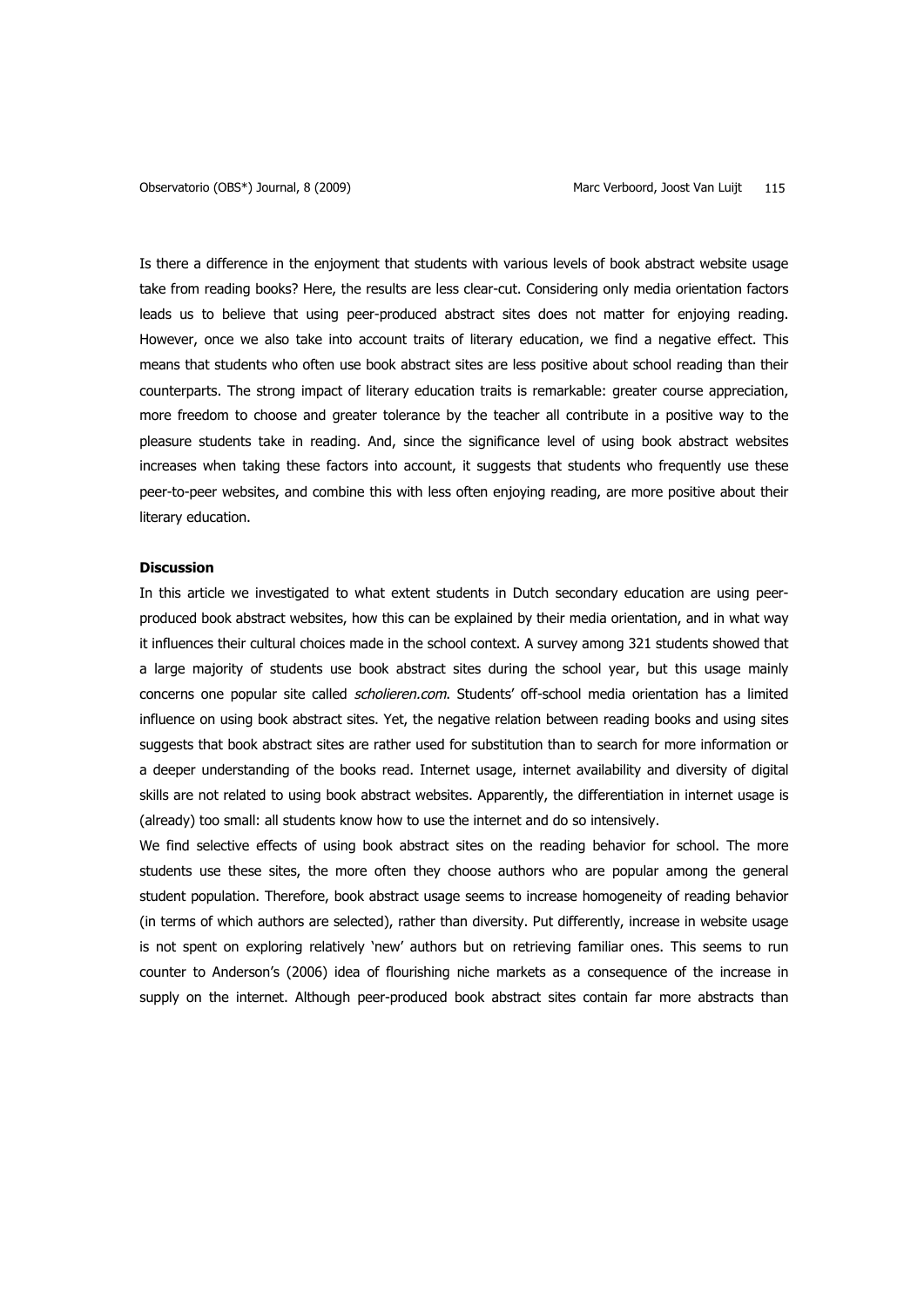traditional print-based abstract collections, 'hit-based' choice behavior is more frequent among heavy website users than among light website users. Maybe another aspect of peer-production is more dominant: in a democratized environment, students tend to rely on usability assessments and visual cues (e.g. what did someone else read?) to find their way in the enormous supply (Warnick, 2004). This interpretation then emphasizes the importance of social influence on cultural selection: students can observe the number of earlier retrievals of books and authors, leading to greater inequality in selection outcomes (cf. Salganik et al., 2006).

At the same time, and this is an important finding, we find no evidence that intensive users of book abstract sites select less legitimate authors. Thus, there is no indication that using peer-produced websites leads to consuming smaller portions of culture that is highly valued by experts in society. Compared to the negative expectations uttered by, for instance, Keen (2007), this is an interesting outcome. Although the writers of internet abstracts are not legitimate critics, but rather 'amateurs' or 'lay-persons', this lack of legitimacy does not seem to downgrade the selections made by their readers. Still, consulting book abstract sites negatively affects the way students are reading their books. The more students use sites, the less they finish reading their books, and the less they report enjoying their books. Perhaps this indicates that in a less hierarchical system of evaluating culture – which, it was argued, peer-produced websites represent – there is a less straightforward relationship between critics and their audiences. Students may show no differences in their initial selections, but tend to dissociate themselves sooner with these selections when they do not like them. Of course, counterarguments to this interpretation could be given. For instance, similar effects might have occurred some decades ago when book abstracts were consulted in print format; we simply lack data to compare. Also, it should be noted that the causality may be problematic here: one could argue that students who less often finish and enjoy reading will more easily turn to using book abstract sites. In our study, this aspect was clearly underdeveloped. Future research should therefore try to improve on establishing the causal relationships between media uses. More accurate measurements of media usage involving time-diary data preferably in a panel-design are recommended.

We did look at students producing content themselves for book abstract sites in additional analyses, since this would inform us whether 'consumers' are indeed increasingly becoming 'prosumers' (Toffler, 1980; see also Slot & Frissen, 2007). However, only 7% of the students in our sample made contributions themselves and this involvement in peer-production made no difference for any of the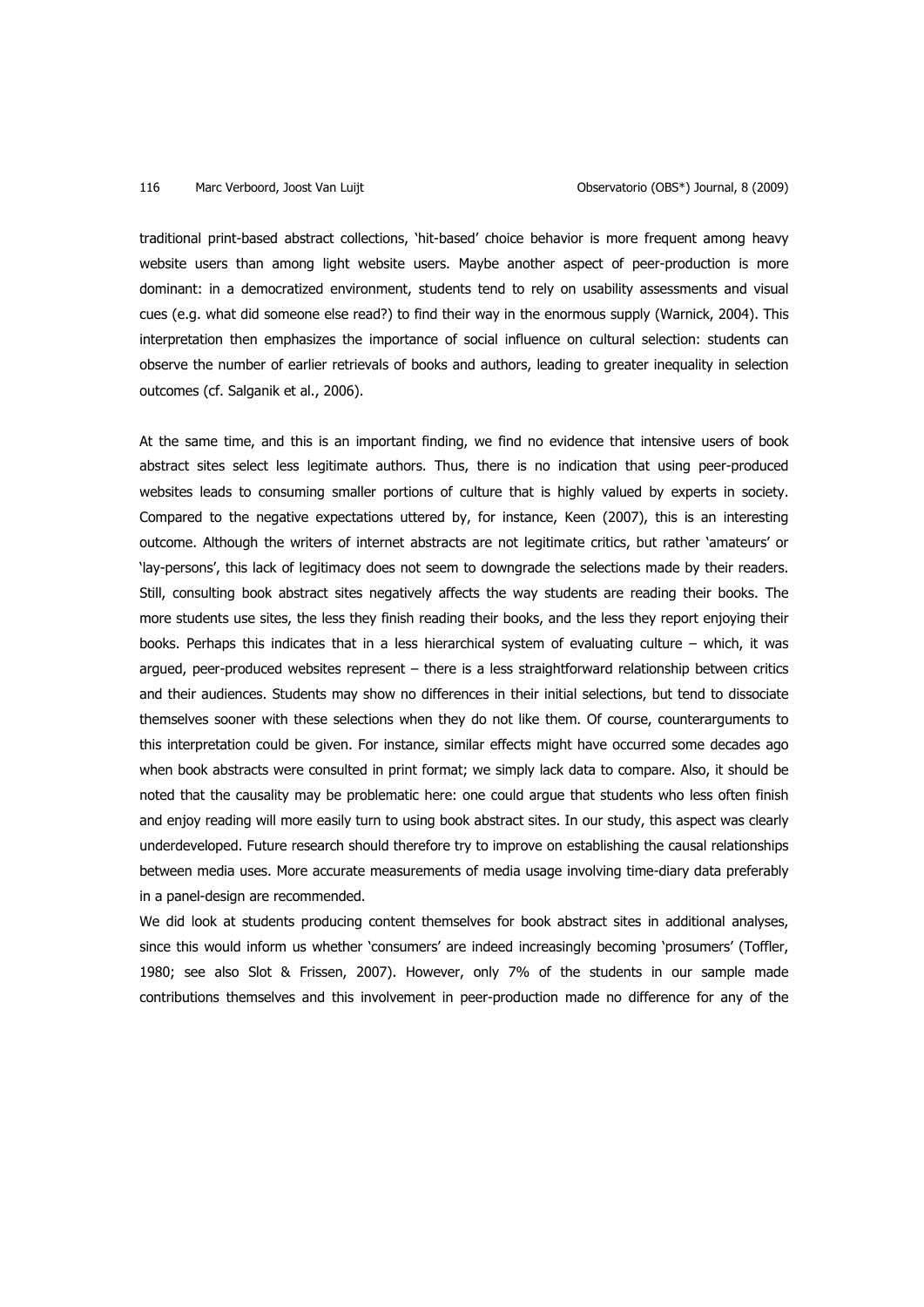examined consumption practices. A possible explanation is that reading for school will draw a more select group of students into practices of producing online content than other forms of media which are located outside the school domain. More generally, the domain in which students use the internet as well as the incentives they have may influence their involvement as producers, and this may then also affect consumption patterns. We would argue that to elaborate on this matter at least two aspects could be addressed. On the one hand the degree to which a certain domain may be more or less connected to hierarchical systems of classifying culture. For instance, outside the school domain – e.g. websites at which music can be exchanged or commented upon – more and other students may be involved in producing content – leading to different (less legitimate?) content and different consumption patterns. On the other hand one could consider the degree to which a certain domain taps into functional needs or other incentives for students to participate. For instance, book abstract sites are mainly used for school purposes, and this guaranties a substantial group of users and a relatively straightforward style of producing and consuming content. For cultural blogs or webzines on cultural events, users will probably be a more select group, while content may be more differentiated.

Some limitations to the study as well as suggestions to future research should be mentioned. First, it is the question to what extent our results can be generalized outside the specific domain we studied – the use of internet in secondary education in relation to literary education – and outside the student sample we took. Our data are not representative of the Dutch student population. Still, the most important bias concerns the overrepresentation of higher educational levels, and it is precisely at these levels that literary education is most prominent.

Second, constraints by teachers may have had impact beyond our measures (e.g. they may limit the diversity of students' reading behavior in ways that were not captured by our measurements). The effects we found for literary education traits stress the importance of taking into account the context in which media are used. Yet, precisely this context might be charted more precisely than we managed to do in this paper, by examining teachers or observing courses. The results in this paper suggest that students report on literary education somewhat subjectively.

Third, the research design applied in this paper consisted of data collection through surveys conducted in class. Although this approach has the advantage that non-response on the student-level is low, it also contains some serious drawbacks. Measuring website usage through a written survey might negatively affect the validity of the data, since this usage might be assessed differently than in a more natural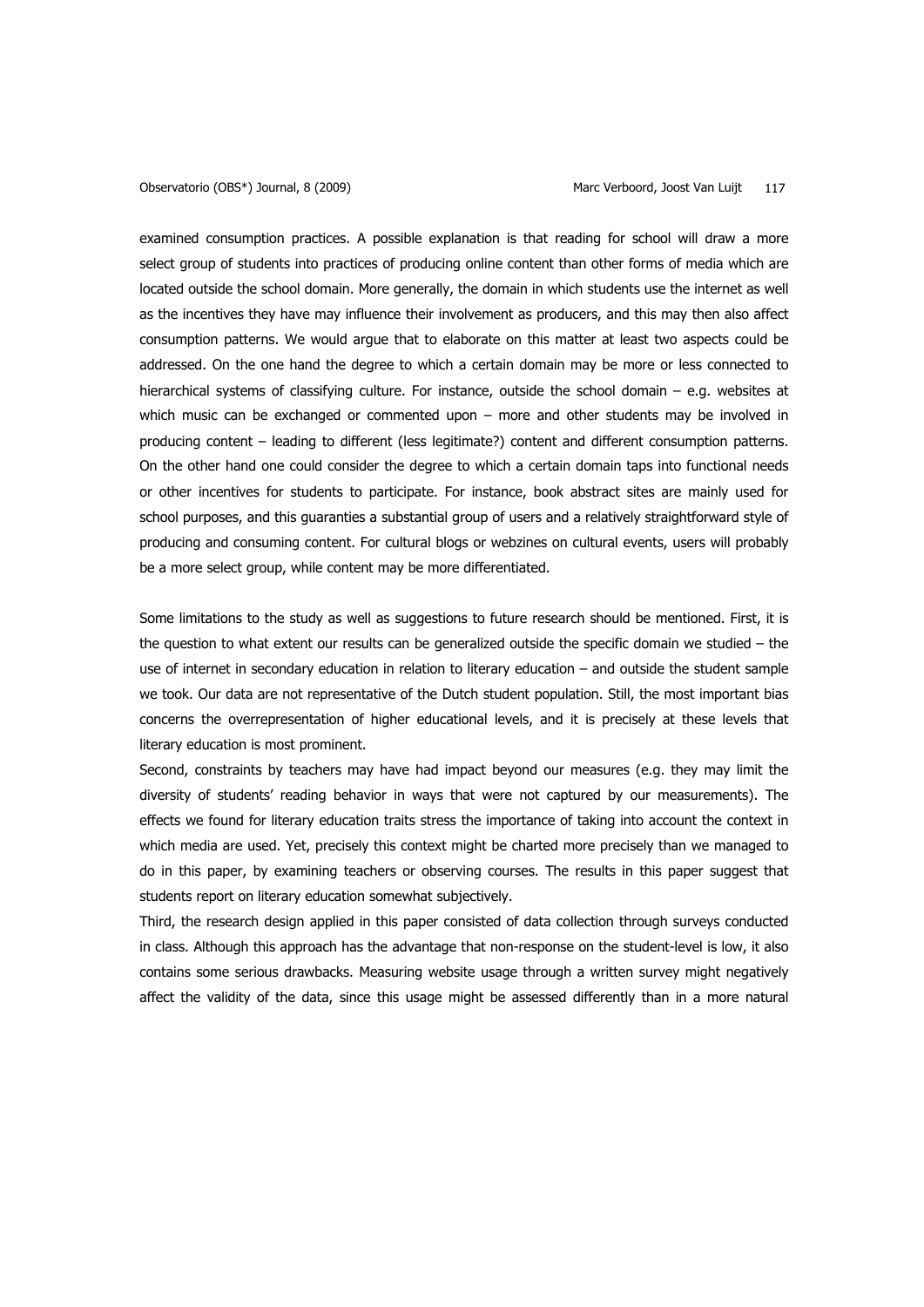'online setting'. What is more, this study could not address in what way the supply of book abstracts on sites influences choice behavior. Authors who are represented through many book titles and/or many abstracts of these titles are likely to be selected more often. And the role of additional information cues, which are available on most book abstract websites (length, quality rating, educational level of the writer of the abstract, number of earlier retrievals), could not be regarded in the current design. In the light of the results discussed earlier, these are issues that are worth exploring in future research, as they would show us how information gathering and filtering works in the process of selecting cultural goods from a large supply (cf. Anderson, 2006).

As for the process of legitimizing culture, further research should be done on how exactly content is produced and consumed. For instance, for the case of literary education, one could examine what criteria in describing and evaluating books are used by students who write the abstracts? And, subsequently, how are book abstracts used for the reading reports that students have to write: which elements are adopted, to what extent do students copy information (plagiarism?)(cf. Poole, 2007) and can we find differences between students in these practices? It would signal which cultural aspects are deemed valuable for students. Content analysis of website content, as well as in-depth interviews with website users could be strategies to answer these types of questions, and shed more light on how peerproduced websites are being used in cultural legitimation processes.

### **Acknowledgements**

The authors would like to thank Kees van Rees, Susanne Janssen and the reviewers for comments on earlier versions of the article, Selina Choo for her contribution in collecting the data, and Jon Geerars for supplying the retrieval data of the website scholieren.com.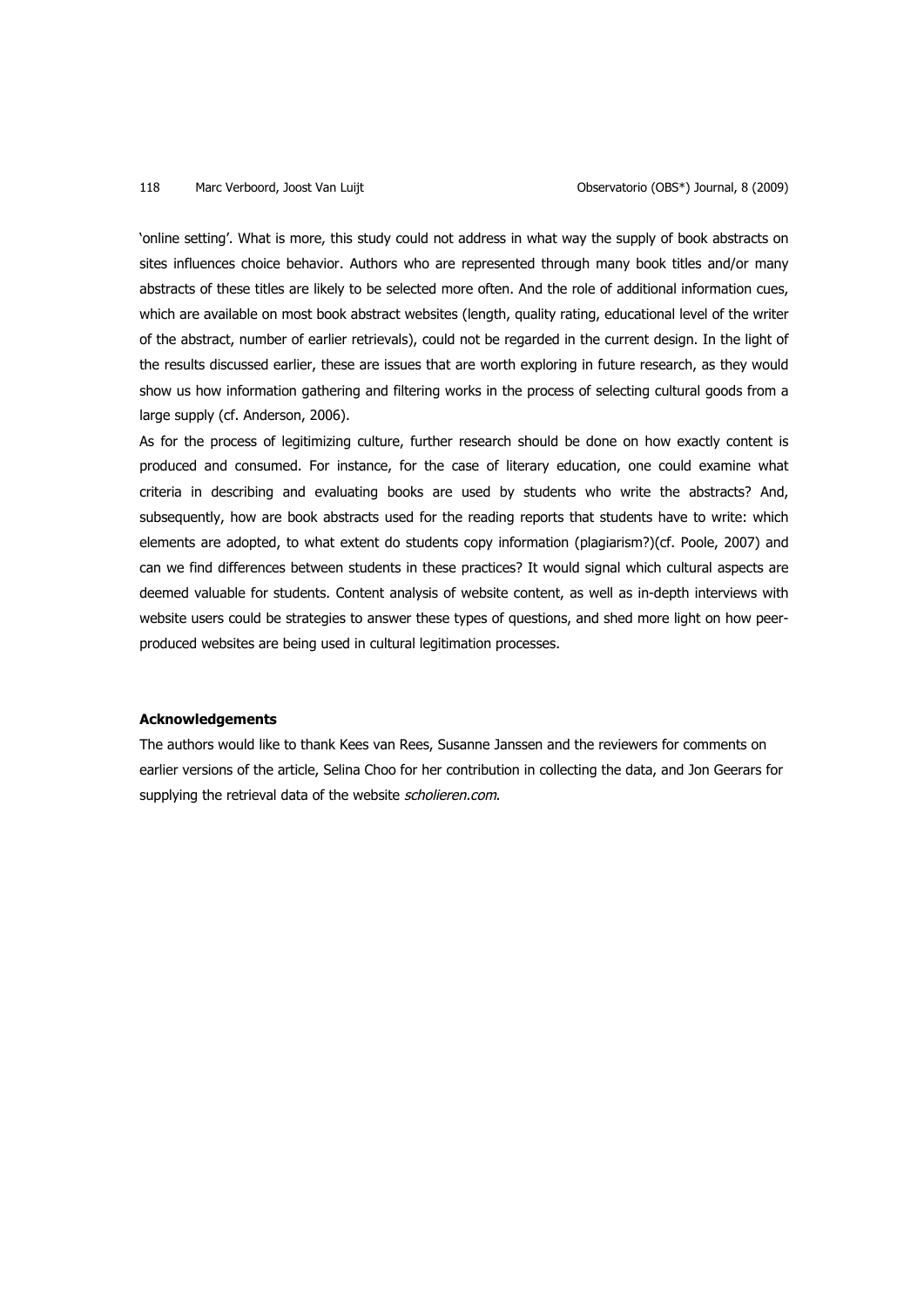#### **References**

Anderson, C. (2006). The Long Tail. Why the Future of Business is Selling Less of More. New York: Hyperion.

Baumann, S. (2007). 'A General Theory of Artistic Legitimation: How Art Worlds Are Like Social Movements', Poetics 35(1): 47-65.

Benkler, Y. (2006). The Wealth of Networks. How Social Production Transforms Markets and Freedom. New Haven, CT: Yale University Press.

Benson, R. (1999). 'Field Theory in Comparative Context: A New Paradigma for Media Studies', Theory and Society 28(3): 463-498.

Bourdieu, P. (1980). 'The Production of Belief : Contribution to an Economy of Symbolic Goods', Media, Culture and Society 2(3): 261-293.

Bowman, S. and C. Willis (2003). We Media. How Audiences are Shaping the Future of News and Information. The Media Center at the American Press Institute, at <http://www.hypergene.net/wemedia/wemedia.pdf>.

Chesney, T. (2006). 'An Empirical Examination of Wikipedia's Credibility', First Monday 11(11), at <http://www.firstmonday.org/issues/issue11\_11/chesney/index.html>.

Chevalier, J.A. and D. Mayzlin (2006). 'The Effect of Word of Mouth on Sales: Online Book Reviews', Journal of Marketing Research 43(3): 345-354.

David, S. and T. Pinch (2006). 'Six Degrees of Reputation: The Use and Abuse of Online Review and Recommendation Systems', First Monday 11(3), at <http://www.firstmonday.org/issues/issue11\_3/david/index.html>.

De Haan, J. (2003). 'IT and Social Inequality in the Netherlands', IT&Society 1(4): 27-45, at <http://www.stanford.edu/group/siqss/itandsociety/v01i04/v01i04a02.pdf>.

DiMaggio, P., E. Hargittai, W.R. Neuman and J.P. Robinson (2001). 'Social Implications of the Internet', Annual Review of Sociology 27: 307-336.

Griswold, W. and N. Wright (2004). 'Wired and Well Read', in P.N. Howard and S. Jones (Eds.) Society Online. The Internet in Context. Thousand Oaks, CA: Sage.

Hertzberg Kaare, B., P. Bae Brandtzæg, J. Heim and T. Endestad (2007). 'In the Borderland between Family Orientation and Peer Culture: The Use of Communication Technologies among Norwegian Tweens', New Media & Society 9(4): 603-24.

Howard, P.N. and S. Jones (Eds.) (2004). Society Online. The Internet in Context. Thousand Oaks, CA: Sage.

Huysmans, F. and J. De Haan (2006). 'The Internet as an Information Source: Implications of Changing Media Use Patterns since 1975 for Public Service Broadcasting', paper presented at RIPE@2006 Conference, Amsterdam, 16-18 November.

Jenkins, H. (2006). Convergence Culture. Where Old and New Media Collide. New York: New York University Press.

Keen, A. (2007). The Cult of the Amateur. How Today's Internet is Killing Our Culture. New York: Doubleday/Currency.

Knulst, W. and A. Van den Broek (2003). 'The Readership in Times of De-Reading', Poetics 31(3/4): 213-233.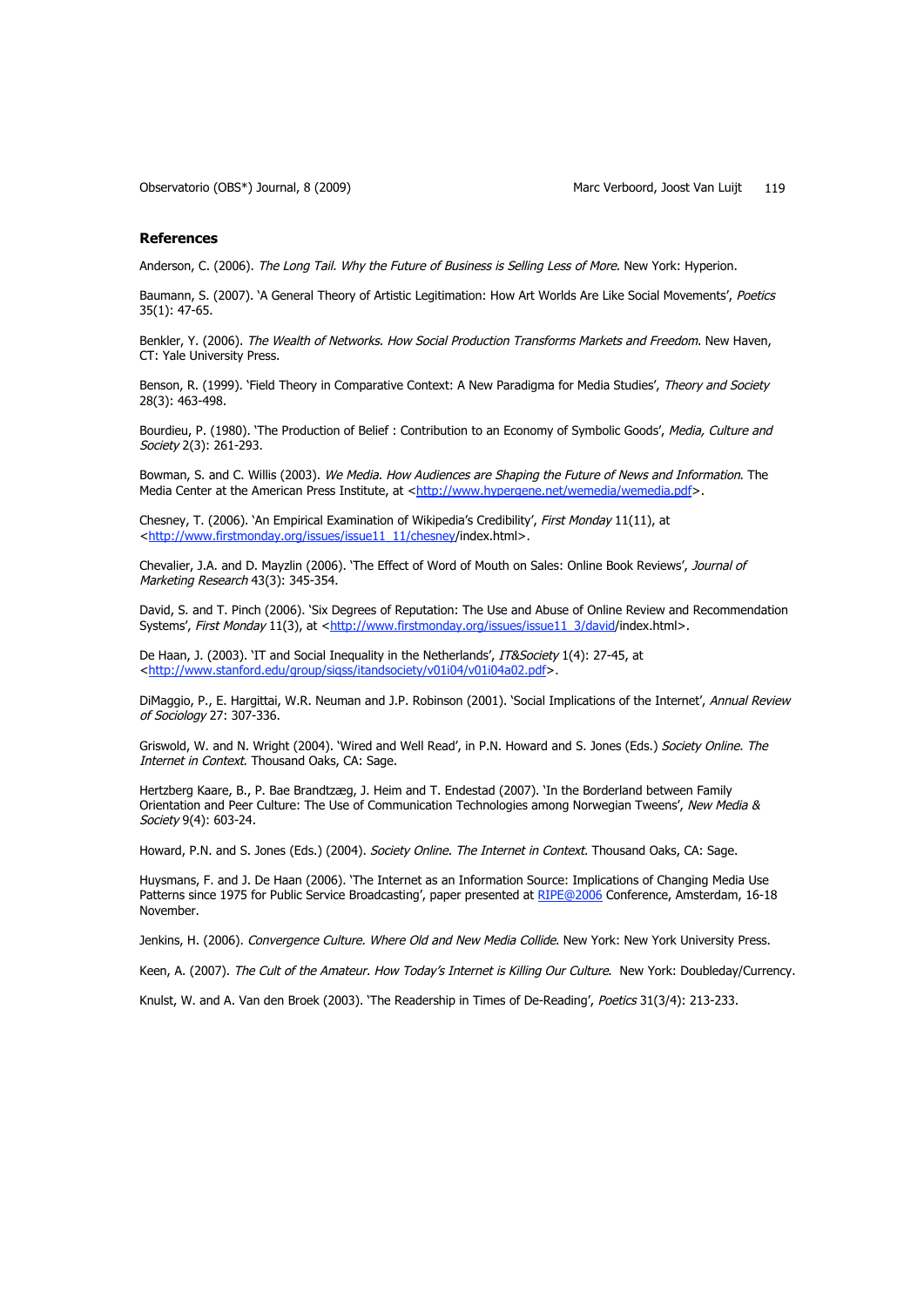Lauf, E. (2001). 'The Vanishing Young Reader. Sociodemographic Determinants of Newspaper Use as a Source of Political Information in Europe, 1980-98', European Journal of Communication 16(2): 233-43.

Livingstone, S., M. Bober and E.J. Helsper (2005). 'Active Participation or Just More Information? Young People's Take-up of Opportunities to Act and Interact on the Internet', Information, Communication & Society 8(3): 287-314.

McEneaney, E.H. and J.W. Meyer (2000). 'The Content of the Curriculum. An Institutionalist Perspective', in M.T. Hallinan (Ed.), Handbook of the Sociology of Education (pp.189-211). New York: Kluwer Academic / Plenum Publishers.

McQuail, D. (1997). Audience Analysis. London: Sage.

Mindich, D.T.Z. (2005). Tuned Out: Why Americans under 40 Don't Follow the News. New York/Oxford: Oxford University Press.

National Endowment of the Arts (2004). Reading at Risk: A Survey of Literary Reading in America. Washington: National Endowment of the Arts, at <http://www.nea.gov/pub/ReadingAtRisk.pdf>.

Norris, P. (2001). Digital Divide: Civic Engagement, Information Poverty, and the Internet Worldwide. Cambridge: Cambridge University Press.

Pascu, C., D. Osimo, M. Ulbrich, G. Turlea and J.C. Burgelman (2007). 'The Potential Disruptive Impact of Internet 2 Based Technologies', First Monday 12(3), at <http://www.firstmonday.org/issues/issue12\_3/pascu/index.html>.

Peter, J. and P.M. Valkenburg (2006). 'Adolescents' Internet Use: Testing the "Disappearing Digital Divide" versus the "Emerging Digital Differentiation" Approach', Poetics 34(4-5): 293-305.

Poole, D. (2007). 'A Study of Beliefs and Behaviors Regarding Digital Technology', New Media & Society 9(5): 771-793.

Salganik, M.J., P.S. Dodds and D.J. Watts (2006). 'Experimental Study of Inequality and Unpredictability in an Artificial Cultural Market', Science 311, February: 854-56.

Slot, M. and V. Frissen (2007). Users in the 'Golden' Age of the Information Society. Observatorio (OBS\*) 1(3): 201-224, at http://www.obercom.pt/ojs/index.php/obs

Sunstein, C.R. (2001). Republic.com. Princeton, NJ: Princeton University Press.

Tapscott, D. and A.D. Williams (2006). Wikinomics. How Mass Collaboration Changes Everything. New York: Portfolio.

Toffler, A. (1980). The Third Wave. New York: Bantam Books.

Van Dijk, J.A.G.M. (2006). 'Digital Divide Research, Achievements and Shortcomings', Poetics 34(4-5): 221-235.

Van Eijck, K. and K. Van Rees (2002). 'The Internet and Dutch media repertoires', IT&Society 1(2): 86-99, at <http://www.stanford.edu/group/siqss/itandsociety/v01i02/v01i02a07.pdf>.

Van Gennip, H. and H. Braam (2005). 'Leren en ICT' [Learning and ICT], in J. De Haan and L. van der Laan (Eds.), Jaarboek ICT en Samenleving. Kennis in Netwerken (pp.129-146). Amsterdam: Boom.

Van Rees, C.J. (1983). 'How a Literary Work Becomes a Masterpiece: On the Threefold Selection Practised by Literary Criticism', Poetics 12(4-5): 397-411.